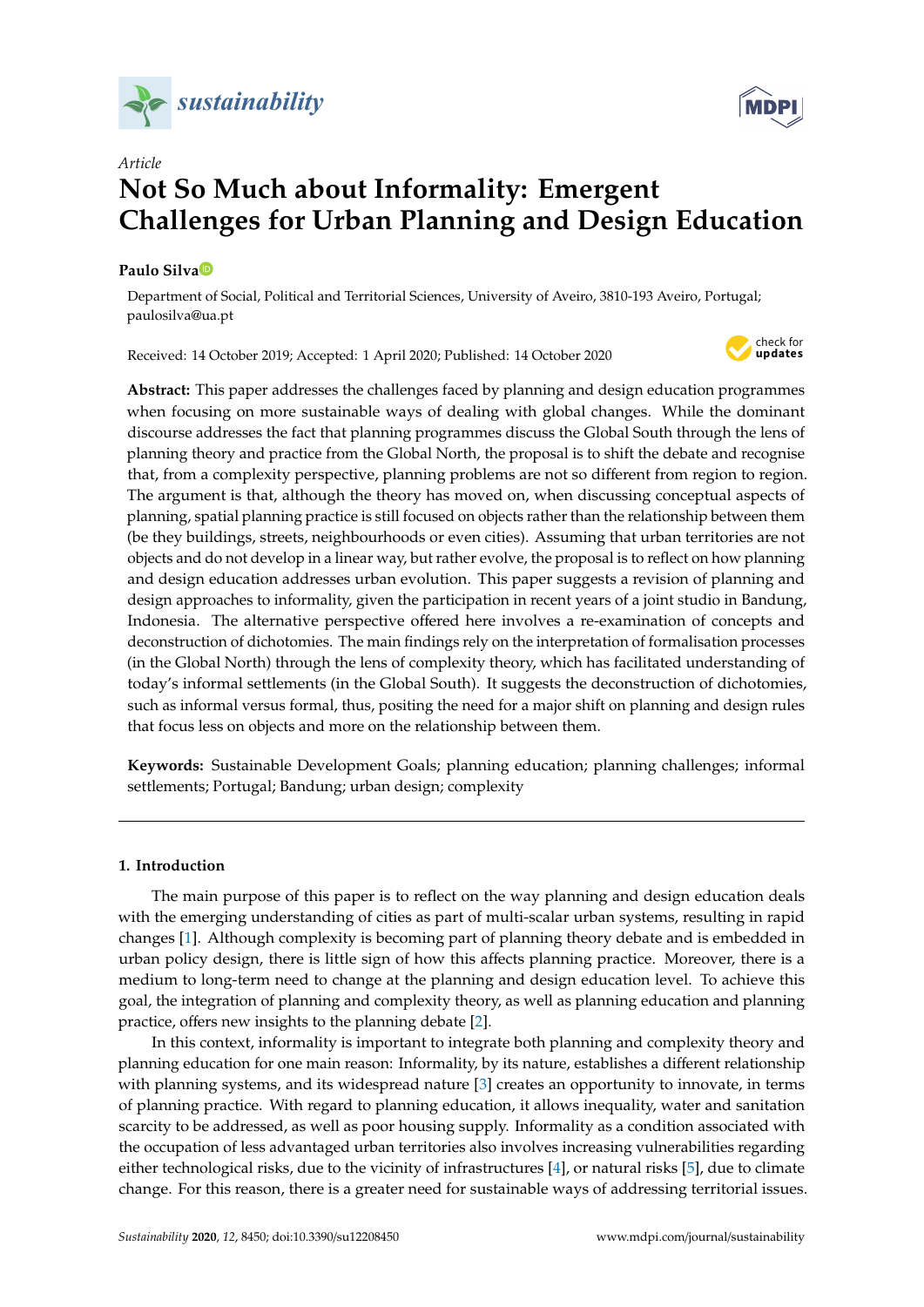However, looking back at past solutions, eviction and the construction of massive social housing blocks proved to be unsustainable [\[6\]](#page-12-5). Despite major investments in affordable public housing, social aspects have been neglected, the economics questioned from a financial perspective (due to continuous public investments), while environmental impact seems negligible.

When referring to the reduction of spatial disparities, informality is one of the critical spatial issues that need to be addressed. In human terms, the impact of informal settlements is clear, if related to the social satisfaction of their residents [\[7\]](#page-12-6). It is not possible to talk of successful formalisation of informal settlements without mentioning sustainability, in terms of long-term social benefits and spatial integration [\[8\]](#page-12-7). According to UN records, in the 21st century, over one billion people live in informal settlements. That said, in terms of spatial segregation, the numbers are even larger if we include those affected by demolition/relocation that ignores criteria of social integration, moving communities to more remote areas or keeping them in situ, replacing housing typologies without considering social amenities and increasing or replacing old spatial segregations—between formal and informal city—with new ones—between ex-informal or formal and formal. If the former is typically associated with what is currently designated as the Global South, the latter also exists in the Global North. Additionally, when spatial segregation diminishes, this is not a result of formalisation of informal settlements per se, but rather due to policies and planning measures implemented at a higher level.

Relationships between urban elements have been widely discussed since the 1960s, [\[9\]](#page-12-8) highlighting alternatives to classical zoning techniques, albeit with a limited application in practice [\[10\]](#page-12-9). Mixing functions, instead of spatial zoning segregation, and combining different hierarchy levels were "new features" that broke modernistic concepts of functional segregation. While planning theory translated this into the concept of mixed-use in the formal city context, and planning practice applied it to public space levels [\[11\]](#page-12-10), a broader application of the approach (mixed-use) to both the formal and informal city is still rare. Assuming that urban territories are not objects that develop in a linear way, but rather things that evolve [\[12\]](#page-12-11), the proposal is to reflect on how planning and design education can address urban evolution.

As complex as urban systems are [\[13\]](#page-13-0), this paper adopts concepts found in complexity theory. Through the lens of complexity, for any system to evolve, balance is required, which leads to two main ideas. The first is one of dynamics—a system is not static, but the result of a sum of multiple interactions. The second idea is dependent on the first: These multiple interactions involve a range of agents and relationships moving in opposite directions and at various levels. This is the condition stability relies upon, preventing systems from falling into chaos or stagnation. Too many dynamics can generate chaos [\[14\]](#page-13-1) and destruction—many cities disappeared due to the devastation caused by wars; however, it is also true that entire cities disappeared, due to stagnation (e.g., fortified cities along national borders, which lost their purpose without finding a replacement). When it comes to contemporary urban settings, high degradation levels (a step towards chaos) can be found in both formal and informal contexts: Social housing blocks (formal city) and slums (informal city) can reach equal degrees of dereliction to the point that any improvements are impossible to implement.

In addition, urban systems generate a multiplicity of interactions, sometimes perceived as a single move. However, they correspond to multiple moves converging in the same direction [\[15\]](#page-13-2) as a response to stimulus and allow adaptation. Change can be the result of adaptation, due to interaction between stable and dynamic elements. In complexity theory, this defines a hierarchy. Unlike the normal understanding of hierarchy in social systems (power relations), it relates to stability and dynamics: The former is considered to characterise the top of a system's hierarchy, and the latter the bottom. This allows urban developments to be understood beyond the confines of power relationships, and contribute to more sustainable city development.

This paper argues that such complexity is incompatible with dichotomous visions of city planning, such as formal versus informal, or bottom-up movements versus top-down. Based on a regulatory vision of planning, the dichotomy between formal and informal narrows the interpretation of people's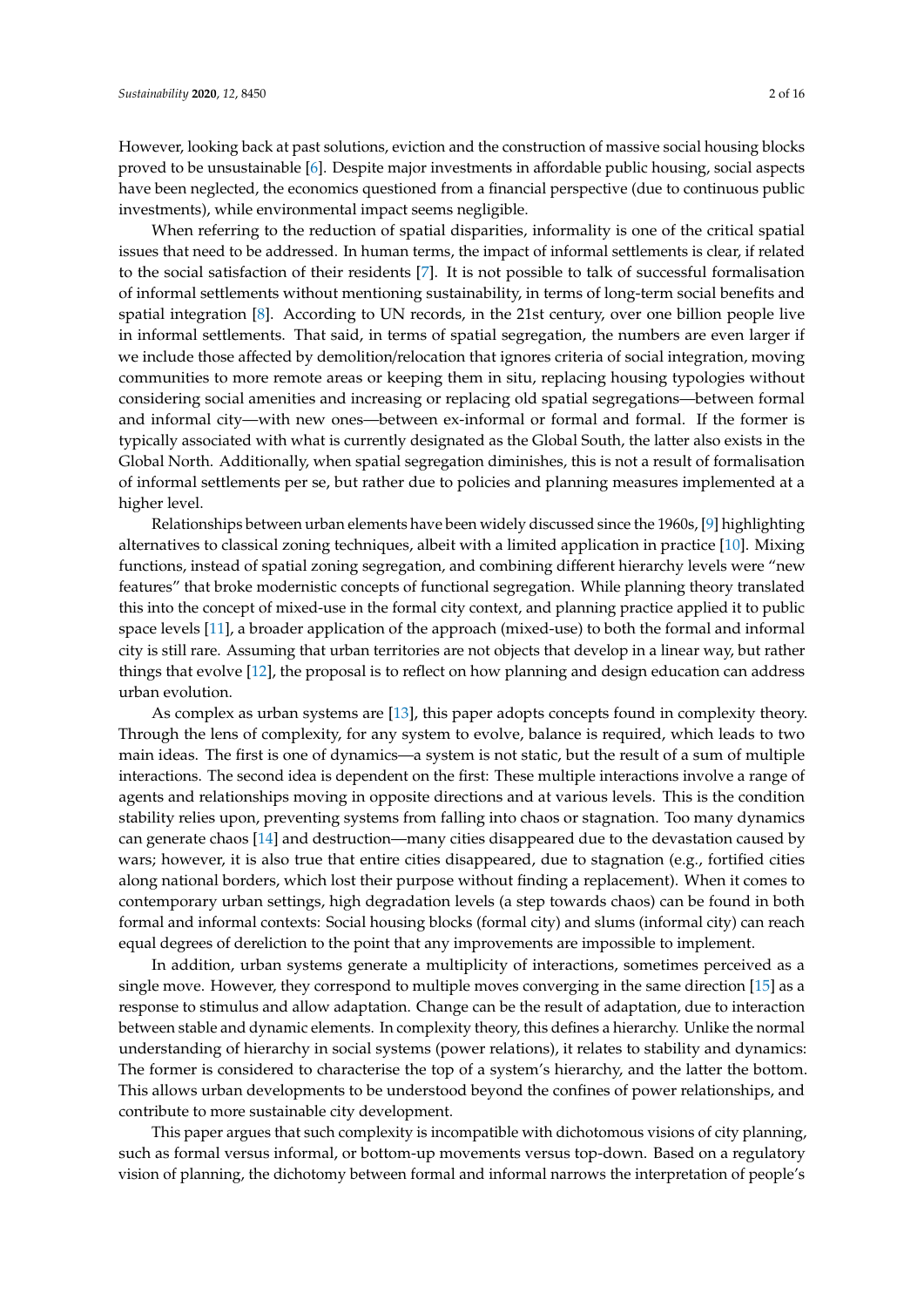personal needs [\[16\]](#page-13-3) and hinders better planning tools. On the one hand, modernist visions of planning tend to create overly-stable settings, generated by very top-down, regulated spaces, with no room for unexpected social moves and dynamics. On the other hand, what some authors call a "bottom up" city runs the risk of generating overly-dynamic settings, excessively geared to individual and private needs, while limiting the ability to cater to collective and public aspirations. As an alternative to this "bottom-up" scenario, some successful formalisation processes of informal neighbourhoods appear to be more the result of a combination of bottom-up and top-down initiatives, with a strong experimental spirit, involving informal settlements and planning institutions [\[17,](#page-13-4)[18\]](#page-13-5).

In times of new spatial planning challenges, education and training become crucial, implying the search for new approaches and concepts. In this paper, the concept of sustainability relates to the fact that planning and design can have a positive impact on achieving durable social, economic, and environmental solutions. When it comes to planning and design education, there is another issue. Informality often divides the world into two global blocks: The wealthy, developed and "informality-free" North, which is also home to the most prestigious planning and design teaching institutions, and the developing South, which has most informal settlements, and many fewer planning and design schools [\[19\]](#page-13-6). Moreover, disparities between the two parts are even greater if we consider that many planning and design schools in the Global South tend to replicate programmes and teaching methodologies from the Global North [\[20\]](#page-13-7).

The purpose of this paper is to combine teaching experiences in the Global North, with the outcomes of a joint studio (the University of Sydney and Institut Teknologi Bandung) that has been operating in Southeast Asia since 2015, focussing on an informal settlement in the city of Bandung. The combination of experiences with regard to the Global North and Global South was crucial to achieving this objective: From the Global North, this paper uses the analysis of informal settlement formalisation processes. Like other Southern European countries, Portugal is relevant as it successfully formalised informal settlements, but without dealing with their metropolitan integration [\[4\]](#page-12-3). The focus on informal settlements in Bandung, Indonesia, is relevant on a broader scale (the Asian–Pacific Region), representing part of the Global South. Between 2016 and 2019, during each edition of the joint studio, which involved ten days of fieldwork, the author interacted with students while they undertook site visits to the study area, meeting Institut Teknologi Bandung (ITB) colleagues and academics, as well as local facilitators (students or former ITB students) and local leaders [\[21\]](#page-13-8). In addition, the programme allowed for contextualisation of policy implementation in kampongs in Indonesia, either acknowledging national programmes, such as the former Kampong Improvement Programme (KIP) and the zero slum programme KOTAKU [\[22\]](#page-13-9), or local planning policies and urban design approaches.

The next sections will address informality through the lens of complexity. Two sections will follow, which focus on informality in the Global North and Global South, respectively. The paper discusses possible changes to planning and design education programmes, while conclusions highlight final thoughts on how learning from informality using the complexity perspective can contribute to different teaching approaches (not only regarding informality, but also in terms of general planning and design topics).

## **2. Planning and Design in a World in Transition between Colonial and Mega-Cities**

Planning evolved as a discipline to deal with development problems in a world dominated by new nations and old colonial empires—in North America and Europe. This geo-political situation reached a tipping point after the Second World War, when African and Asian territories became independent nations, involving different economic impacts and radical rearrangements following the end of the colonial order. Nothing of this occurred without significant territorial changes. However, planners continued planning the new urban world from a North West perspective, imposing its models and urban icons [\[23\]](#page-13-10).

The advent of the welfare state crisis in the 1960s and the oil crisis in the 1970s led to more shared responsibilities between public and private sectors, generating new forms of governance. By the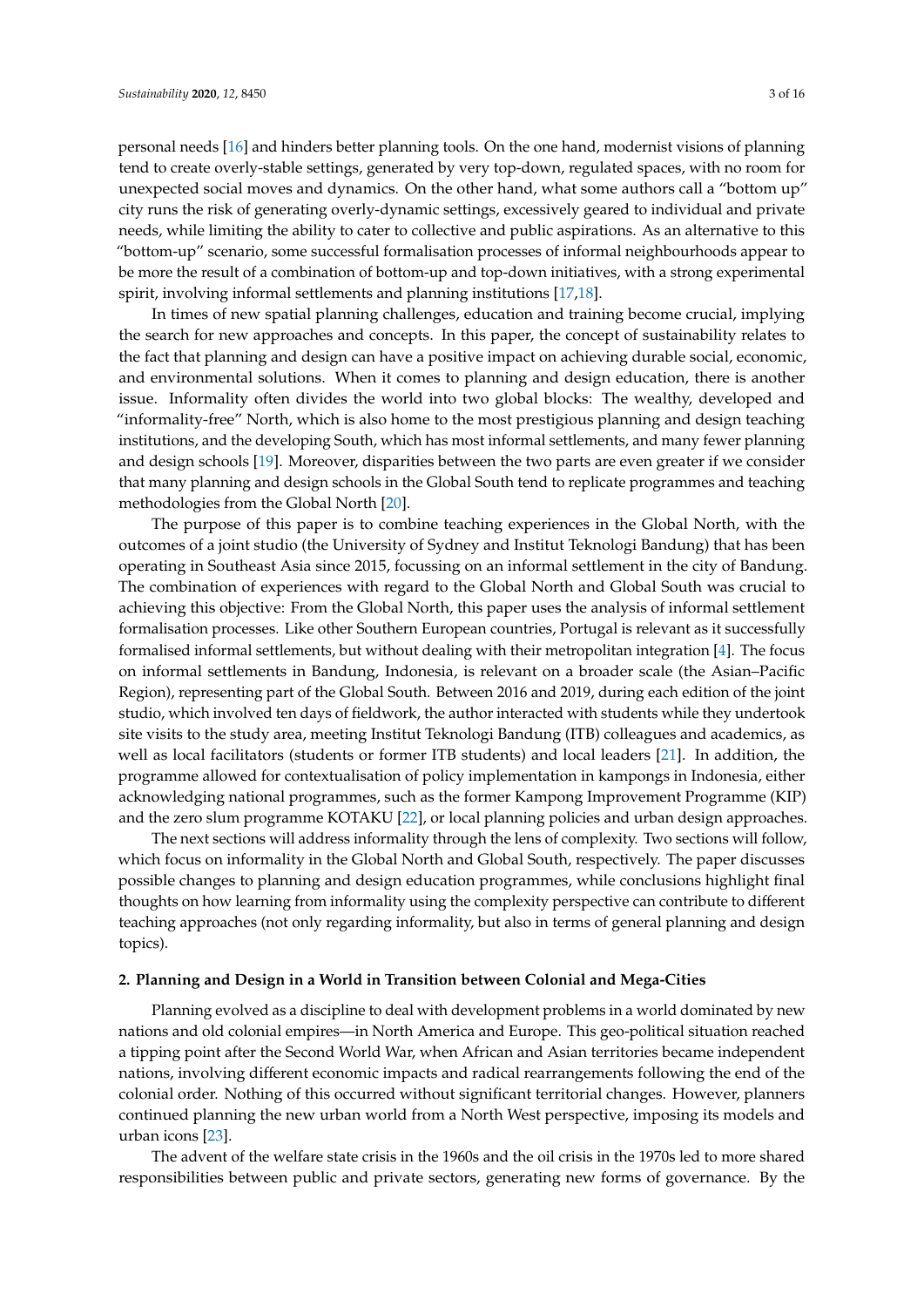1980s, changing conditions made this a reality. In the 1990s, this dynamic led to a globalisation of the economy, due mainly to the development of new communication technologies. A Pandora's box of new possibilities had been opened, one of which was the decentralisation of the workforce, generating the rapid growth of cities in former colonies. There were also new risks, with weaker emergent public structures in new countries having to supply infrastructures and other basic needs to new urban populations. A new world with new challenges emerged, caused by the radical rearrangements of productive structures at a global level, with rural-urban migrations on a national scale in former colonies and the rise of mega-cities, mainly in Africa and Asia. Can planning meet these new challenges? —asks Alterman in a paper where she highlights the professional challenge beyond the discipline: "We will have to learn how to transfer knowledge across national and continental borders in a manner that would fit local needs" ([\[24\]](#page-13-11), p. 11).

The advent of globalisation and new spatial challenges in the Global South occurs in a world still dominated by European and North American planning education institutions, which train planners worldwide. This Global North slant is well illustrated by comparing the weight of the Association of European Schools of Planning (AESOP) and Association of Collegiate Schools of Planning (ACSP) with the Asian Planning Schools Association (APSA) and Association of African Planning Schools (AAPS). The dominance of the Global North is clear. Looking at the make-up of the Global Planning Education Associations Network (GPEAN), it is dominated by AESOP—with 173 school members, mainly European [\[25\]](#page-13-12) and ACSP—with 127 school members, mainly from the US [\[26\]](#page-13-13) in comparison with APSA—with 58 school members, all from Asia [\[27\]](#page-13-14) and AAPS—with 54 school members, all from Africa [\[28\]](#page-13-15).

Planners must now deal with global trends, such as mega-cities, of which informal settlements are an important part. In that sense, representations of space are always intentional. In the context of planning, architecture and design, cities can be subject to multiple meanings—urban form can be more than an object over a background. According to Tatarkiewicz, it is at least four more things [\[29\]](#page-13-16). Policies, while sectorial, risk "thematising" territories; for instance, urban regeneration can be translated into many different contexts, far beyond areas of historical value (such as historical centres) or socially deprived areas within the state sphere, such as social housing areas; it also includes informal settlements and brownfields, where policy integration is still missing.

## **3. The Complex Path of Informality**

Successful stories of formalising informal settlements do exist, be they water and sanitation [\[30\]](#page-13-17), land tenure [\[31\]](#page-13-18), participatory process [\[32\]](#page-13-19), risk management [\[33\]](#page-13-20) or inclusiveness of spaces [\[34\]](#page-13-21). However, solutions are incomparably less evident than the growth of new informal settlements worldwide [\[35\]](#page-13-22). Are planners and designers doing enough? Although planners and designers are part of multiple workable solutions, the answer to this question is not a simple yes or no. There is a need to prepare future generations of planners and urban designers for new and unexpected events [\[20,](#page-13-7)[36](#page-13-23)[,37\]](#page-13-24) This is an important debate because it is not clear what can be delivered regarding new contexts and ways of addressing informal settlements, such as physical transformations and social empowerment, radical evictions and soft upgrading, rigid norms and flexible guidelines. In such a heterogeneous environment, planners and designers are looking for their places in the formalisation processes.

How did urban planning evolve in relation to informality? Worldwide concerns regarding urban development go back to the 1970s with the Habitat I forum organised by the United Nations (Vancouver, 1976). In the 1980s, informal settlements led to a new generation of urban policies. While in Europe this was a problem of the south (mainly in Portugal, Spain, Italy and Greece), globally-speaking, experiments were taking place. Most of these were in Latin America, which, in turn, started to inspire other places, such as South African cities [\[38\]](#page-13-25). Although informality was increasing in some Portuguese-speaking African countries (mainly Angola and Mozambique), this was still not a major issue, as these countries had to deal with worse problems, such as civil war. Following Habitat III, three key words arose from SDG 11—inclusive, resilient, and sustainable. Therefore, as informal settlements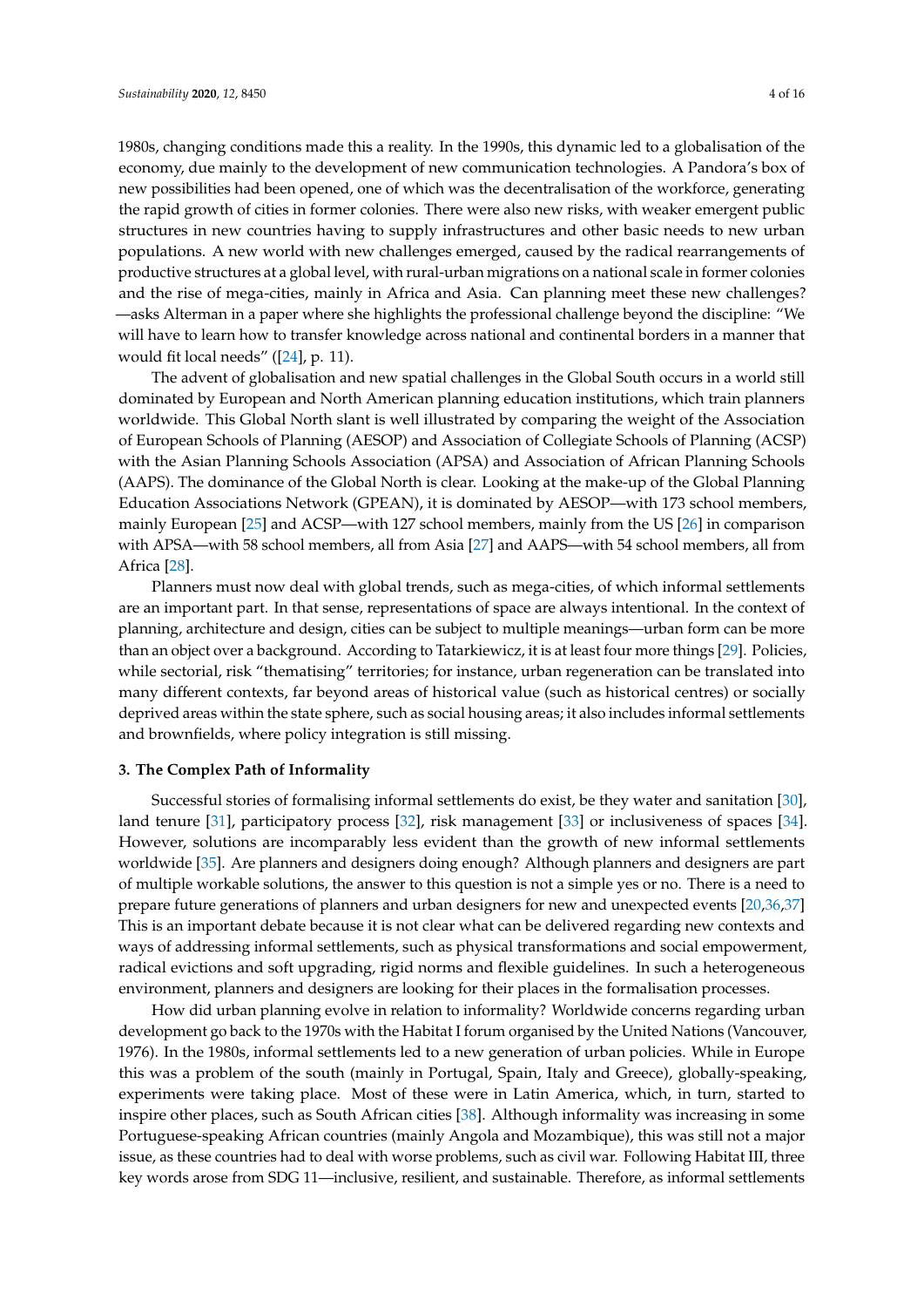are part of urban systems, it is exceedingly difficult to separate them from formal areas. For that reason, studies focus on the relationship between formal and informal areas in cities using planning as a tool for integration.

The relentless march of informality can be seen in the figures. The number of residents in informal settlements has already exceeded one billion, and the social, environmental, and economic problems associated with this kind of settlement are regularly found on international agendas. While the United Nations has recently addressed informality as a challenge for inclusiveness in cities in the Global South, it also acknowledges the experience of dealing with informality in Global North countries, like Portugal, Spain, Greece and Italy [\[39\]](#page-14-0), as well as underlining the role of self-organising and co-evolutionary processes [\[40\]](#page-14-1). Reference to these processes is an institutional recognition of the complexity of these contexts at the highest level.

There is one main reason for the strong connection between complexity and informality. Since there is no top-down regulation, informal settlements depend much more on individual decisions. Based on those individual decisions, change can appear very unexpectedly [\[41\]](#page-14-2) through self-organising processes, leading to temporary adaptation (resilience, as found in SDGs), but also to permanent adaptation (evolution and even co-evolution). When it comes to informality, the UN says there is a need to draw attention to innovative methods exploring adaptation (instead of eviction) and self-organising solutions. In order to discuss informality, it is assumed that it is part of the urban fabric, and as such, part of complex, adaptive and hierarchical systems [\[42](#page-14-3)[–44\]](#page-14-4), in which power relations matter. However, it is also about how stable (top of the hierarchy) or how dynamic (bottom of the hierarchy) elements of the systems are. Planning institutions are more stable, and therefore, form part of the top of the hierarchy, but they can "move" temporarily to the bottom and become dynamic and adaptive, as selective pressures can occur.

#### *Why Do Planners Need a New Mindset to Face Global Complex Challenges?*

In this paper, planning institutions combine regulatory tools (norms and rules) and executive bodies (such as agencies and organisations). The position of planning institutions is the result of constant reinforcement of one party by the other party. Norms and rules are the (most) stable part of the system, while organisations are the (most) dynamic section. This applies to most planning systems in the world. Sometimes planning institutions are too stable, and unable to adapt to new circumstances [\[45\]](#page-14-5). When planning institutions and informality are too discrepant, the main role of planning rules (the stable part of planning institutions) is lost, since those rules are no longer able to harmonise interactions between agents at different levels. If they are not considered illegal, per se, their relationship with the law is somewhat unpredictable [\[46\]](#page-14-6). Bridging this gap between formality and informality requires change. Often, change is seen as necessary from the informality side, to adapt to formality. Some research-based on successful cases of formalisation highlight the fact that informality requires adaptation to meet legal standards, but, at the same time, formality (and planning institutions in particular) also have to adapt. When this adaptation is permanent and interdependent, this may refer to co-evolution between planning institutions and informality. When this co-evolution has a broader impact, not only on how planning institutions and informal settlements interact, but also on planning institutions' ability to learn and replicate those lessons to other contexts, then we can say that, by exposing planning institutions to informality, change is promoted at higher levels [\[47\]](#page-14-7). Their impact is multi-level, since it affects planning and design practices, as well as feeding innovative approaches, in terms of planning and design theory.

Trigger moments are necessary for the first stages of co-evolution to happen, but those can take a lifetime, when it comes to larger and more complex settings. When they correspond to pressures on institutions, they challenge their well-known rigidity, contributing to more malleable behaviours. Awareness of such processes is missing from planners' and designers' education curricula. In order to support theory and prepare students for future challenges, examining case studies (such as Lebak Siliwang, which will be addressed later) is an effective way of studying less well-known realities more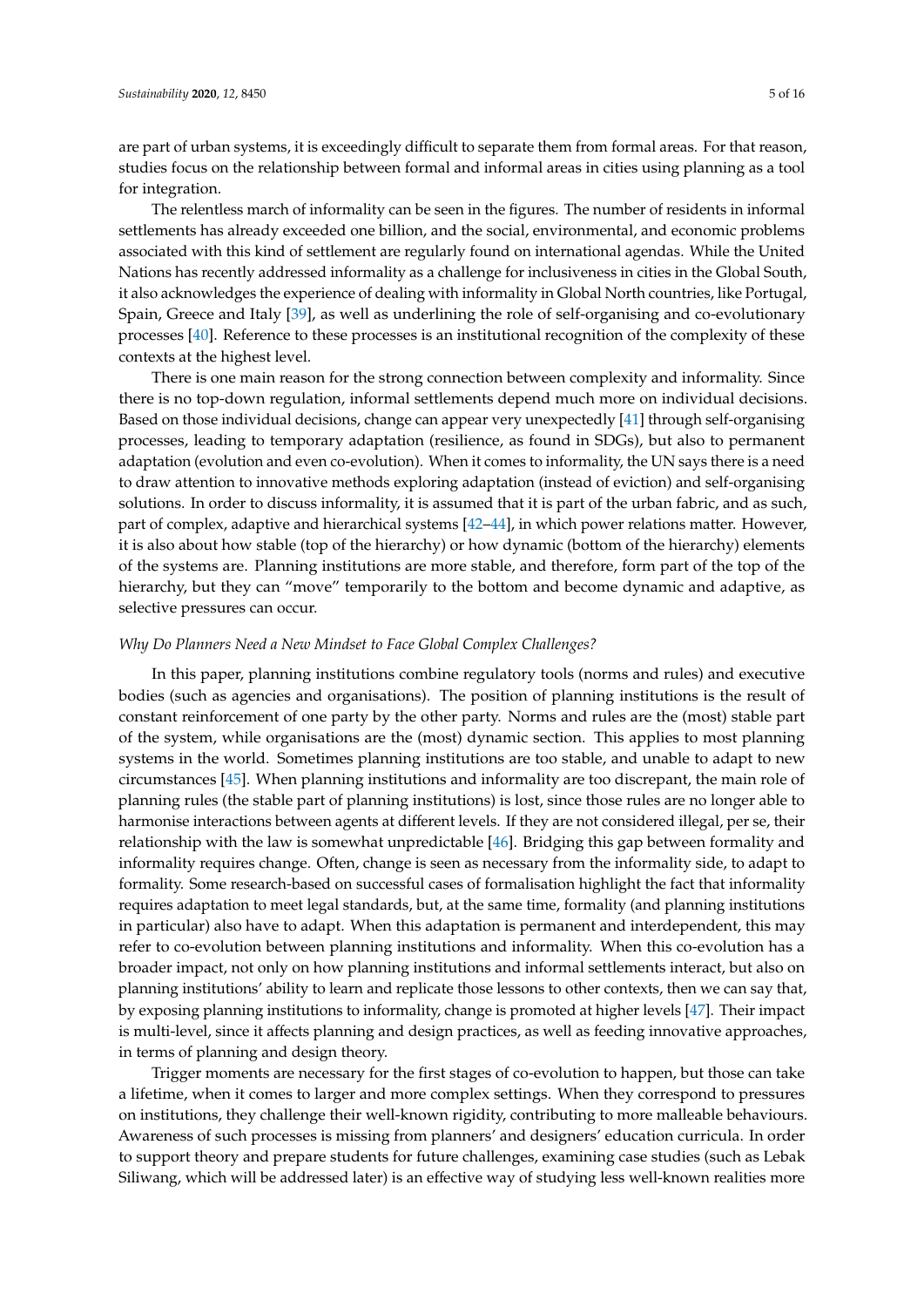quickly and in greater depth, such as informal ones, where built environments can reach a higher level of complexity [\[48\]](#page-14-8).

## **4. The Global North**

Nowadays, the world sees Europe as an "informal settlement-free continent", despite the 50 million residents in informal settlements in the eastern region [\[49\]](#page-14-9). Nevertheless, among the academic community, a new generation of planners is starting to draw attention to informality in Europe, learning from the Global South [\[50\]](#page-14-10) or unexpectedly focusing on countries, such as Britain, Belgium, Poland [\[51\]](#page-14-11). Although statistically irrelevant, when compared with the rest of the world's rampant informal urbanisation, they represent a new niche of informality. Work from a new generation of researchers is drawing new attention to informality as part of the European landscape. An even less explored side of informality is the one that combines real estate funds, tax havens, and golden visas, which can be called white-collar informality. The different grades of informality are just evidence that, despite the efforts to deal with informality, it is still present in the Global North, in relation to gaps left by planning law.

The Global North developed at least three patterns of interaction between planning institutions and informality. The first of these patterns is rooted in eviction. It became the most effective way of dealing with informality, characterising the early efforts of how the authorities dealt with slums as a result of the industrial revolution—*bulldozer phase* [\[6\]](#page-12-5). The Global South is rediscovering this "old" way of dealing with informality, and again, expects negative social impacts from these processes [\[52\]](#page-14-12). The second pattern corresponds to the design of planning rules to include informality "without losing face" through "planning games" [\[53\]](#page-14-13). All over Europe, law-amendments, amnesties, temporary windows of legalisation have occurred (as this paper is being prepared, a new law has been published in Andalusia, Spain, potentially allowing the legalisation of around 300,000 houses in this autonomous community). The third pattern is one of planning systems co-evolving with informality and from that interaction, learning how to improve planning rules while encouraging an upgrade of informal occupations [\[54\]](#page-14-14).

The political perspective approaches informality as an expression of low housing standards [\[55\]](#page-14-15), poverty [\[56\]](#page-14-16), and lack of social rights [\[57\]](#page-14-17); and dictatorships ignore or underestimate the importance of this [\[58\]](#page-14-18). During the 1970s, informality started to be addressed in Europe, leading to novel approaches. In political terms, recently-established democracies in Southern European countries allowed this shift. Portugal, Spain, and Greece started to deal with informality, followed closely by countries like Italy [\[40\]](#page-14-1). Although major efforts (in technical and financial terms) were successfully applied to the formalisation of informal settlements, little of this was translated into planning and design education. In Portugal, informality is no longer an issue in terms of housing scarcity, and now, like other Southern European countries, it is reaching the end of the "informality chain", seeking new planning approaches [\[59](#page-14-19)[,60\]](#page-14-20).

Between the 1960s and 1990s, "clandestine" was the word used to describe informal settlements, combined with either the word "occupation" or "construction". With the end of the dictatorship in 1974 and the advent of democracy, these became better known as "*bairros clandestinos*". By the end of the 1990s, which coincided with a successful shift in dealing with informality, the term "illegal" became the official designation.

One of the first Portuguese universities to offer planning and design programmes was the University of Aveiro. It started by launching the first BSc programme in regional and urban planning in 1983, based on environmental priorities (1983–2007). In the early 2000s, the programme ended, due to the Bologna reform and a master's programme was created. Until 1983, planning and design programmes were the concern of engineering and architecture faculties (to be joined later in the 1990s by geography departments), in the shape of post-graduate or master's programmes. While the number of planning programmes was increasing, informality became less of a problem because of the historical tipping point that saw Portugal join the European Union in 1986. Environment and planning became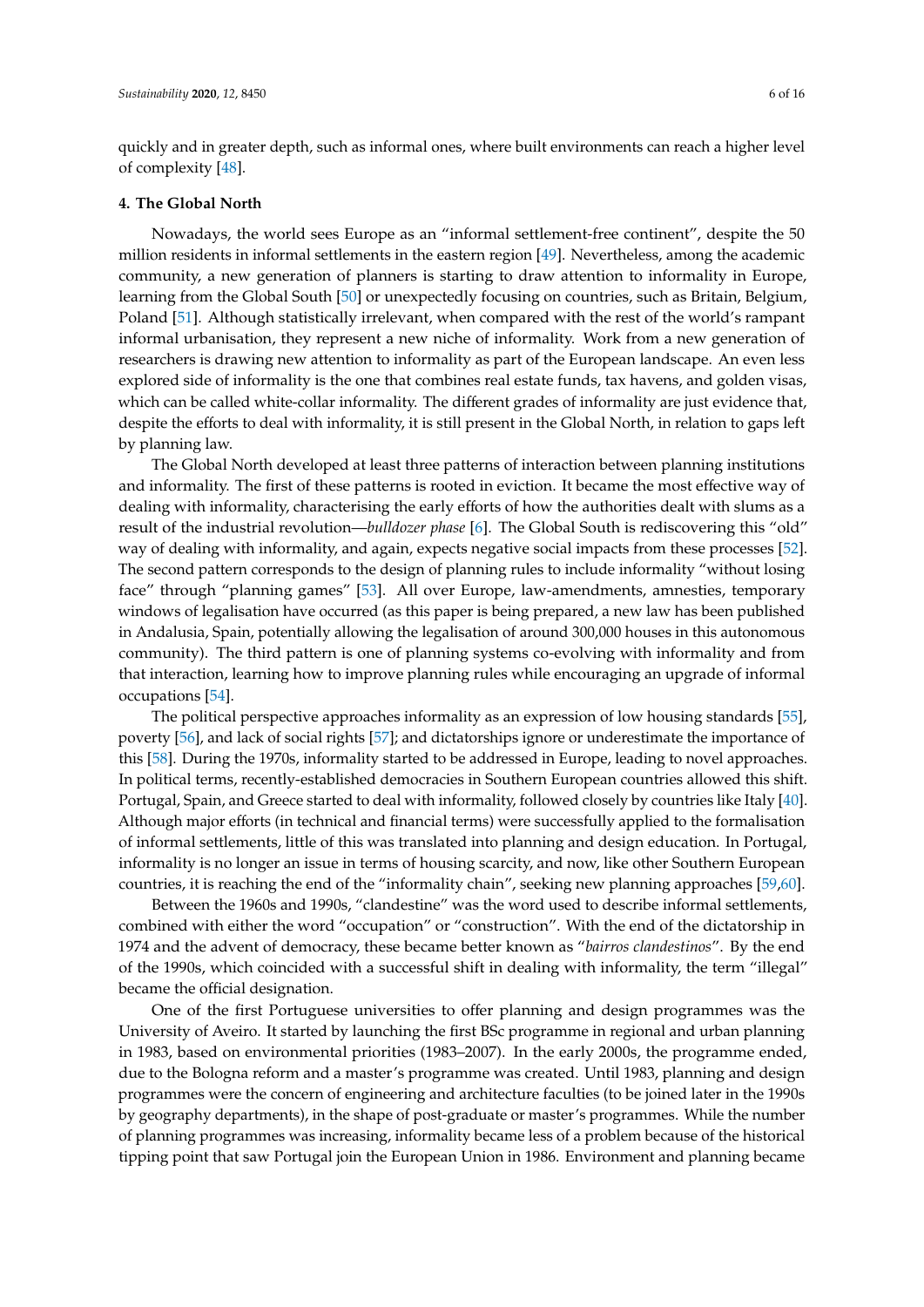two key points on the new member's agenda. Although informality was related to both, it never developed as a discipline within planning and design programmes.

By this time, Portuguese cities were partially made up of slums built on public land or/and illegally built private homes on illegally parcelled private land. This reached a peak in the 1980s, when over than 10% of the metropolitan population of Lisbon was living in this kind of space [\[54\]](#page-14-14). The Portuguese planning community (made up of many civil engineers and architects trained abroad) shared their concerns about this "Southern European stigma" with colleagues from Spain, Italy, and Greece. At the same time, there were exchanges with colleagues from Brazil; however, this was a highly politicised relationship and always subject to the country's political swings. By this time, slums in former Portuguese colonies were not considered a major problem, although there were already huge migratory movements to main cities, due to post-independence civil wars (especially in Angola and Mozambique).

Today "informality" is part of the Portuguese lexicon for external consumption and a general term used to discuss this issue with the international community. The term "illegal" has prevailed over the last two decades in domestic contexts, particularly in the legal framework, when discussing informal settlements. Dealing with informality by experimenting with different solutions and encouraging long-term relations and close connections among stakeholders seems to have been the secret of its success—from exponential numbers in the 1980s to the current near-zero levels. Interpretations of its complexity helped not only to decipher the improvements caused by self-organising, evolutionary and co-evolutionary processes, but also to shed light on the benefits to the general planning framework. Table [1](#page-6-0) demonstrates the diversity of approaches that informal dynamics can take, depending on planning priorities, schemes, models, and efficiency, depending on whether the process evaluates from a simple or a complex perspective.

<span id="page-6-0"></span>

|                                          | 1970s/1980s          | 1990s                                             | 2000 <sub>s</sub>                                                                   | 2010 <sub>s</sub> |
|------------------------------------------|----------------------|---------------------------------------------------|-------------------------------------------------------------------------------------|-------------------|
| Priorities                               | Permanent houses     | Areas fitting formal local<br>planning schemes    |                                                                                     |                   |
| Efficiency from a<br>simple perspective  | Low                  | High                                              | High                                                                                | High              |
| Efficiency from a<br>complex perspective | High/experimentation | High/emergence                                    | Low                                                                                 | Low               |
| Self-organisation                        | Forming/Storming     | Norming/Performing                                | Performing                                                                          | Performing        |
| Spatial models                           | Greater city         | Metropolitan area                                 |                                                                                     |                   |
| Planning schemes                         | Local/regional       | Metropolitan spatial plan<br>Local land use plans | Metropolitan perspective (climate<br>change, risk mitigation, energy<br>efficiency) |                   |

**Table 1.** An understanding of informality through the lens of complexity.

Although informality is not seen as a problem in Portugal, many legal and technical tools have been developed, in order to give informal settlements a legal status. Even though great efforts have been made to guarantee high urban standards and a fair distribution of costs and benefits, they quite often become urban realities disconnected from planning schemes. The rare link between former informal settlements and planning schemes occurs at the regional level, while they tend to be ignored at the local level, when it comes to dealing with their spatial integration among other urban areas.

## **5. The Case Study in Bandung and the Institut Teknologi Bandung—The University of Sydney Joint Studio**

Unlike Portugal, the educational attempts to deal with informality in Indonesia are affected by the visual, demographic, and economic omnipresence of kampongs, at least in major urban areas. Informality is an increasingly common phenomenon in a country representative of the so-called Global South, affecting everyday life. It combines unstoppable processes of informal occupation of land, which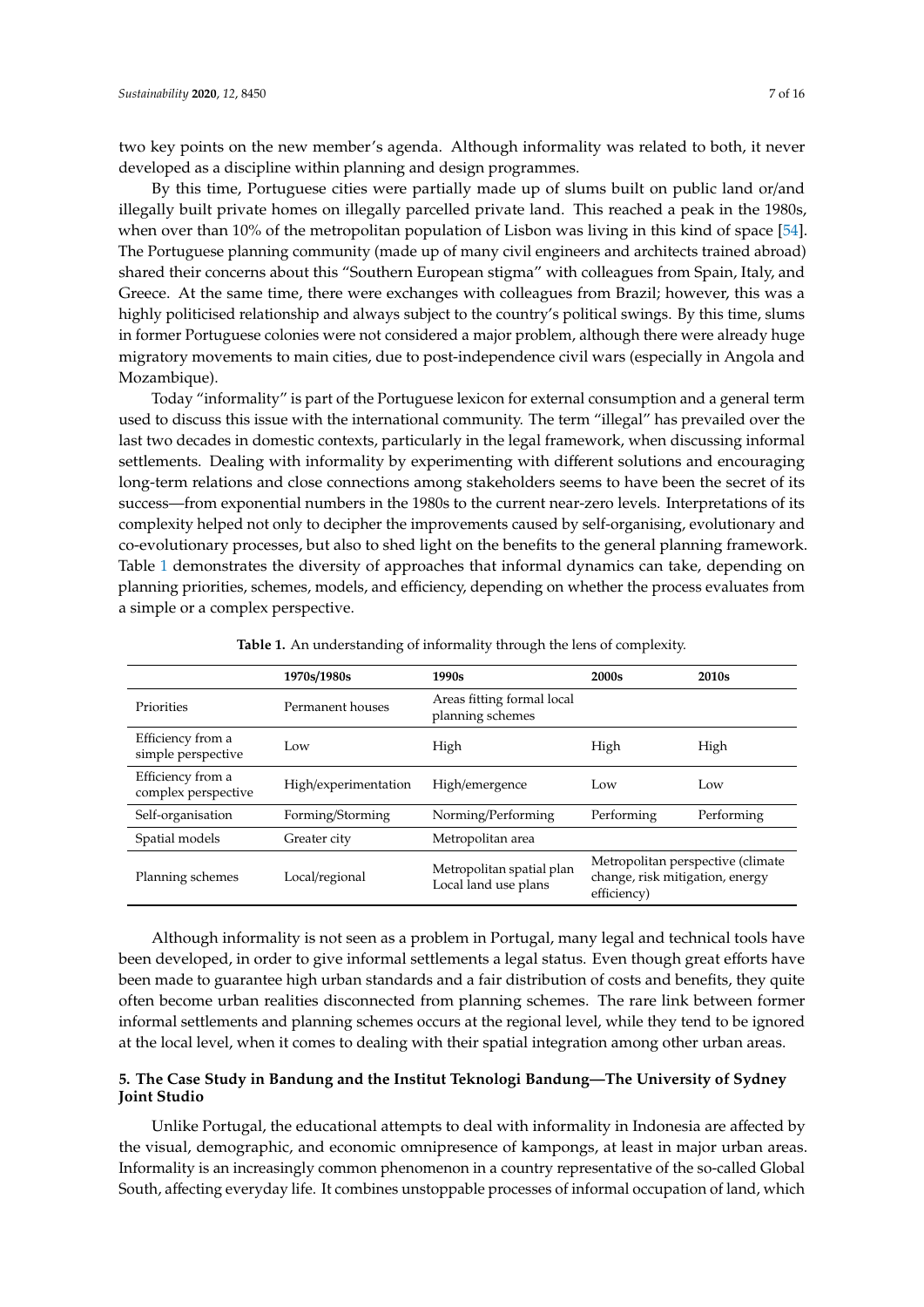is predominantly land squatting [\[61\]](#page-14-21). Since 2017, the author has taken part in activities at the joint studio established by the University of Sydney and Institut Teknologi Bandung (TUS ITB). This joint initiative puts Australian students in direct contact with informality in the city of Bandung, focusing on the identification of adaptive and evolutionary patterns in the urban setting [\[52\]](#page-14-12). Two questions become obvious: What can this exchange of experiences bring to the setting? How can this lead to a different approach to informality in urban design education?

#### *5.1. Tamansari Valley, Bandung—West Java, Indonesia*

The discussion of the integration of informal areas into the urban system will be based on a recent experience dealing with the urban fabric of one kampong (a type of informal settlement) in Tamansari Valley in Bandung, West Java, Indonesia. It is a settlement that has recently run the risk of eviction. The settlement's urban fabric not only consolidated its shape over decades, occupying former rice field terraces, but also developed architectural features to meet residents' needs and constant negotiation between neighbours and other groups (from academia and local government).

The TUS ITB studio led by Prof. Paul Jones—focused on public spaces—looked mainly at different shapes of alleyways, interfaces between public and private spaces, textures and infrastructures. Analysis and field surveys led to the construction of a narrative starting with morphology, moving onto typology and ending with the analysis of adaptation processes. At the same time, they related to governance arrangements. Students provided analysis based on fieldwork while they collected data, summarising information, followed by more work after the end of the joint studio. Several publications explained its work and the outcomes of surveys, analysis and narratives [\[21](#page-13-8)[,52\]](#page-14-12). Interestingly, students moved forward on measuring the pulse of the kampong, by registering subtle or more evident changes.

Residents experience the threat of eviction while Lebak Siliwangi is evolving and co-evolving with strong interaction with the city of Bandung.

## *5.2. Detailed Analysis of the Joint Studio*

The joint studio started as part of the PLAN9049 International Urban Development Planning study unit [\[21\]](#page-13-8). As the joint studio's focus is on informal settlements in Bandung, the study unit was renamed Foundations of Informal Urbanism. It is a core study unit for the Master's in Urbanism—specialisation in Urban and Regional Planning and an elective unit for the Master's in Urban Design and the Master's in Urban and Regional Planning (62). This is the study unit within these three master programmes, where students have contact with urban informality [\[21\]](#page-13-8).

The joint studio is part of a teaching process established in 2015, comprising preliminary field investigations, preparatory readings, studio—in country fieldwork, post-studio review—public exhibition and completion of a portfolio and individual reflection [\[21\]](#page-13-8). This entire programme established the basic structure for the following years in which the Joint Studio—In Country Fieldwork remained as a fixed part of the Foundations of Informal Urbanism study unit. Apart from The University of Sydney's academic and scientific body, together with the Institut of Teknologi of Bandung, it typically involves academics from ITB and other Indonesian academic institutions delivering lectures, professionals from Indonesia and abroad sharing their experiences, as part of government structures or private companies. Students work as local facilitators with former ITB planning students and residents in Tamansari. Additionally, students from ITB share the research undertaken for their own study units, focused on urban infrastructure in kampongs. The author of this paper was invited to join the first edition of the studio and participated between 2016 and 2019, delivering lectures, accompanying students in the studio and commenting upon and marking the outcomes of the 10-day joint studio.

Within this supportive context, the educational methods used in the 10-day studio include an initial guided visit of the site, and warmer/ice breaker activities that introduce students to the local context. It is worth mentioning that during the studio, not only do Indonesian students get to know Australian students, but Australian students also meet one another for the first time. Most of the time, students have lectures in the morning at the ITB and fieldwork in the afternoon. Visits to the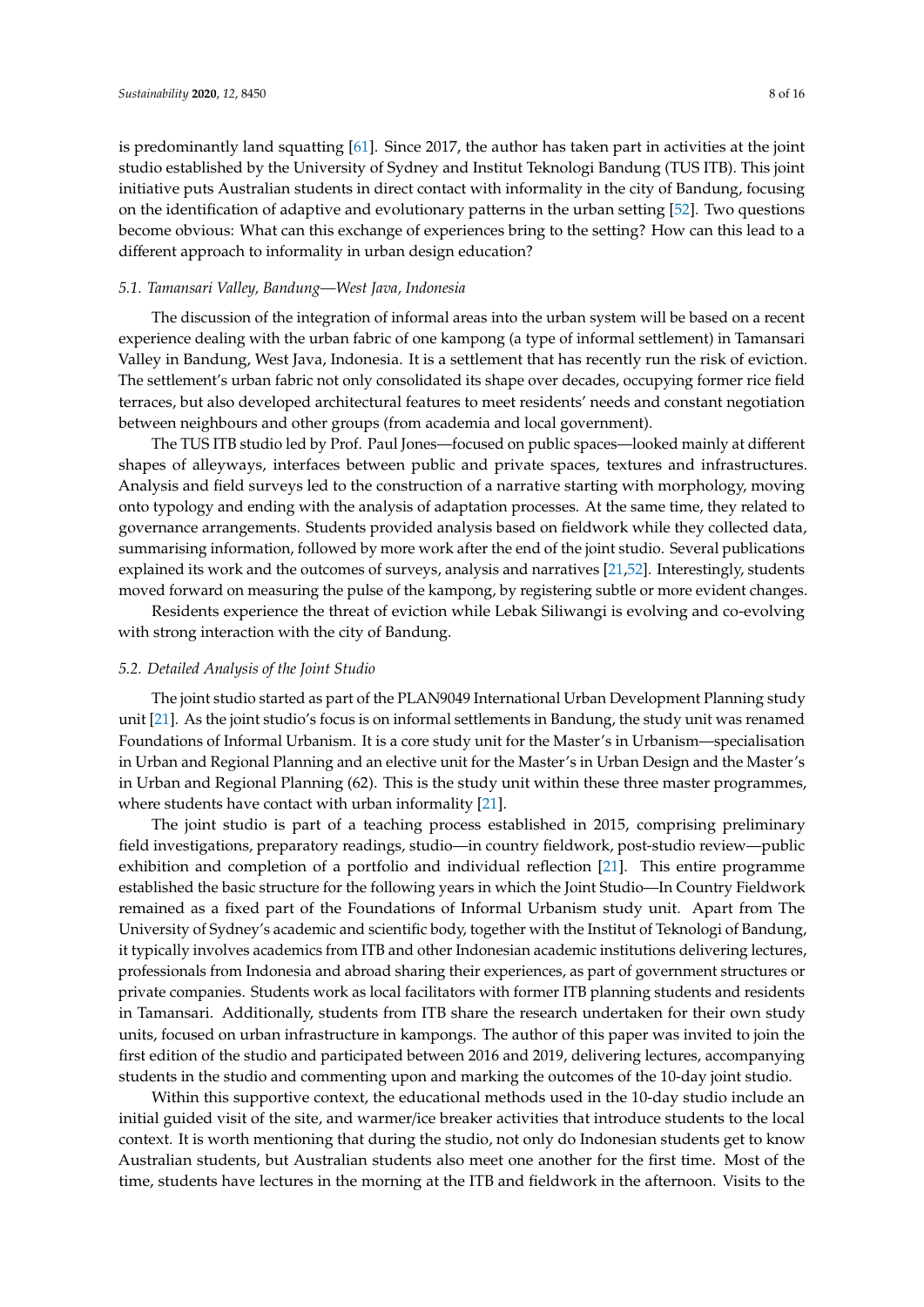community centres, which take part through local facilitators in discussions with residents, are also common. Personal contact with an increasing number of ITB student residents in the kampong during their academic studies has also become an important source of information, as they become "informal" facilitators. The proximity between the site and ITB (east of the kampong) and accommodation (on the west side) is crucial to student immersion—for instance, making short visits to the same places at different times of the day, like prayer times at the several mosques in the kampong.

Students' ability to grasp the key features of the kampong depends mostly on their profiles. Students' backgrounds vary in terms of professional experience, academic background, and national origin (a significant number are international students). This combination of profiles provides the studio with a diversity of perspectives and insights. Also, their motivations differ, coming from different post-graduate courses (urban and regional planning, urbanism and urban design). For some, this is an opportunity to gain overseas experience during their course, while for others there is a clear intention to understand informal urbanism and to discover and explore developing countries, as part of the Global South.

The results of the course, which are based on the learning-by-doing process, have a clear impact on students' training. As referred to in the Unit of Study, "By the end of this unit of study you should have an understanding of the (i) key readings on the dimensions of informal urbanism, (ii) key policy themes of poverty, spatial justice, and environmental sustainability, (iii) tools to explore the nature of informal urbanism, including understanding patterns and types of urban form and structure and their adaptation and transformation at the local level, and (iv) cross-cultural considerations in planning and urban design" [\[62\]](#page-14-22). Students demonstrate an ability to achieve an understanding of these aspects by building a narrative over the data collected during the studio and embedding preliminary investigations and preparatory readings. Outcomes vary because of the variety of the educational methods and the abovementioned participant profiles. The "and so what?" question as a key aspect of their narrative floats in the air as students reach the last day and deliver their presentations. Their narratives vary according to their profiles and motivations in understanding adaptive processes of spaces, from alleyway to kampong level.

Accompanying the students in these five editions of the joint studio and taking part in various debates urged the author to reflect and reply to his own "and so what?" embedding his own reflections on the Global North experiences of informal settlements. What about urban interfaces between the formal and informal city? What does informality in the 1980s in Portugal and in present-day Indonesia have in common? The following sections will discuss and highlight some key ideas on this question.

## **6. The Contribution of Informality to Planning and Design Education**

In this globalised world, in which mega-cities sprout alongside global economic growth, informality is somehow unexpectedly part of this atmosphere of prosperity. This happens after years or decades of war (e.g., the earlier examples of the Portuguese colonies). Not only are planners still trained in specific national contexts [\[24\]](#page-13-11), but many planning issues are dealt with at a national (if not at local) level, while their origin is global. Today, city slums do not belong to a specific urban environment; they are slums of the world.

Sustainable Development Goals of the New Urban Agenda are linked to each other, which means that the SDG 11's inclusiveness, resilience and sustainability must be addressed, not only at local, but also at the global level. To deal with informality, local needs have to be addressed—however, we must be aware that they are the result of dynamics that extend beyond the local to the global. How can the quality of life be improved if the global economy depends on low salaries to compensate for the costs of the distance between production and markets? How can slums be reduced if people are being evicted from city centres, like in post-war Luanda [\[63\]](#page-14-23), due to the massive global investments in real estate in the city centre? Structurally speaking, change occurs by intertwining these various levels.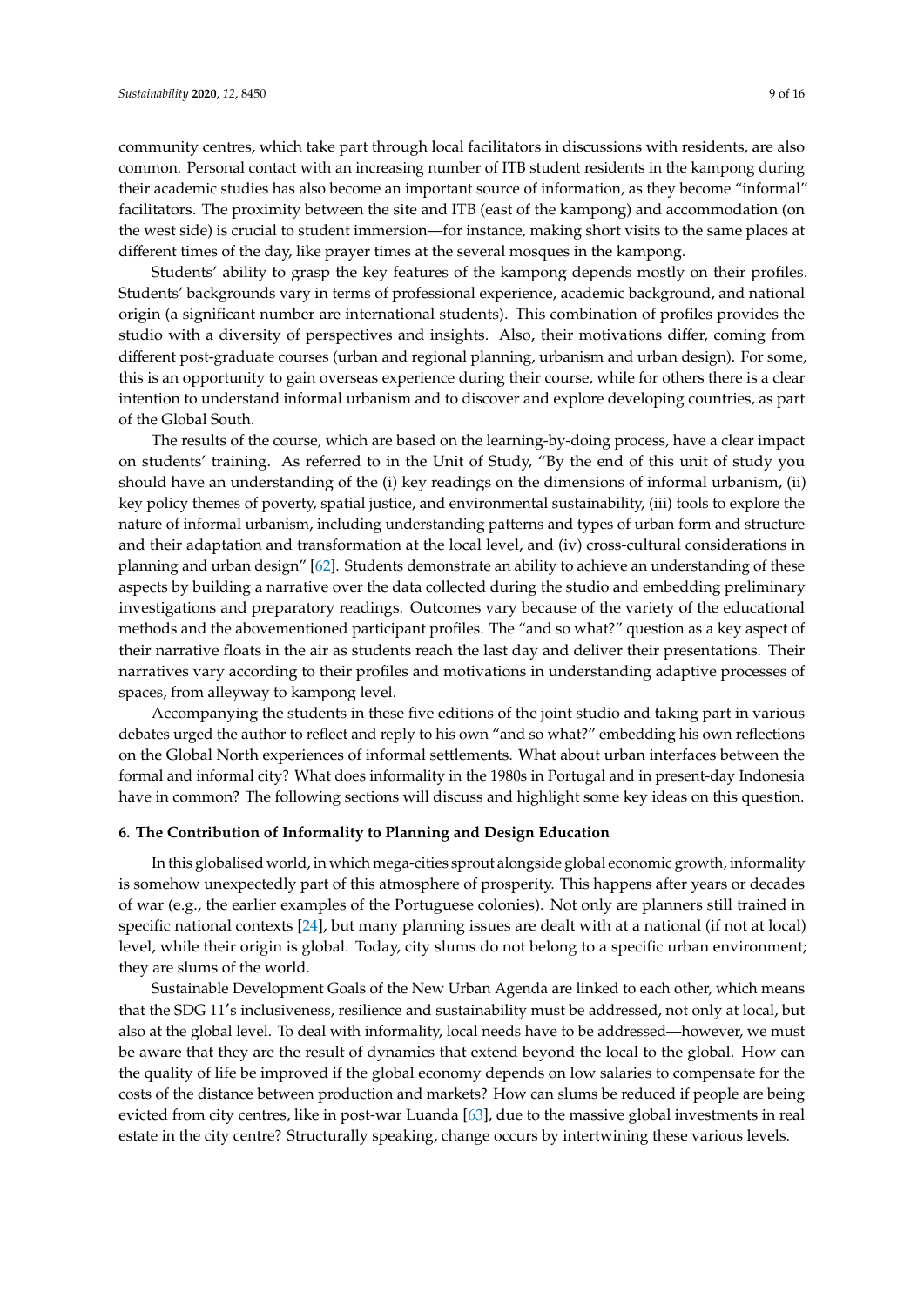## *6.1. Contributions to Urban Planning and Design Education*

This globalisation and informality meet only to recognise that informal settlements and slums are worldwide phenomena. Firstly, informality is not addressed as a result of economic globalisation. Many developing economies are based on extremely low salaries, only compatible in the current context with very low housing standards, including insecure property rights, unsafe shelter solutions (at building and neighbourhood levels). These aspects are difficult to address solely at the national level (sometimes at lower levels), even with world organisation help. Secondly, informality is not only the result of political, environmental, or budgetary crises. It is also a result of peace and growth, as it happens in developing contexts. In fact, countries where informality flourishes are at peace and experiencing economic growth. In this case, the gentrification of central urban areas is contributing to the expulsion of old residents to the periphery, where they can only find affordable houses on the informal market [\[63\]](#page-14-23). The more integrated these aspects are in future approaches, where the urban fabric is not only addressed as the result of physical form, the better students will be prepared for future planning and design challenges when it comes to informality.

Students expect to be able to (re)discover dynamics of urban and architectural rules, beyond either upgrading or eviction of informal settlements in three steps. More than the debate between one and the other, it will be important to see planners and designers—as a first step—discovering the hidden rules that keep apparently chaotic settlements on an even keel with themselves and the city. Instead of imposing static rules on informal settlements, they may be able to learn from day-to-day adaptation to the environment (the neighbourhood, the street within the neighbourhood, the city). The second step should concern assessing the possibility of moving from temporary and exceptional to permanent planning and design rules (noting that "permanent" is not a synonym of "static"), thus, allowing for evolution. The third step regards the reflection on how these new rules can influence general building and urban design codes.

#### *6.2. Co-Evolution between Formal and Informal*

Although they belong to two different spheres, both formal and informal dynamics are not totally independent. Despite evolving in a non-linear way, that evolution is often co-dependent. If planning institutions take certain measures, for instance prohibiting the sale of land to more than one person, to avoid informal land fragmentation, informal settlements might change their behaviour and look for alternative ways of continuing their informal path. This might require more technical and legal skills, which some informal settlements might not be able to acquire. Some might stagnate or disappear, while others might be able to acquire new qualities, and therefore, advance their activity by evolving. This process of co-evolution, already identified at the institutional/spatial level in specific contexts [\[17\]](#page-13-4), is also a reality when it comes to neighbouring formal and informal spaces, as an expression of what planning tends to deny: The interaction of legal and illegal [\[4\]](#page-12-3), and of formal and informal occupations.

In the Global North, many formalised informal settlements (excluding formalisation through eviction) did not lose all their characteristics (this is a quality of evolution, as an entity evolves, continuity is kept). Although formalised informal settlements do not lose all their characteristics, I would prefer to call them ex-informal (to distinguish them from other formal settlements). They correspond to patterns. In general, at the metropolitan level, they sit next to infrastructures, which can generate new centralities. Another characteristic that distinguishes ex-informal settlements is an "informal stigma", such as low-income, immigration, criminality and other features considered negative, despite becoming formalised. Planners and planning institutions (including political decisions) are the main drivers of this tendency. If differently educated, future planners can change this.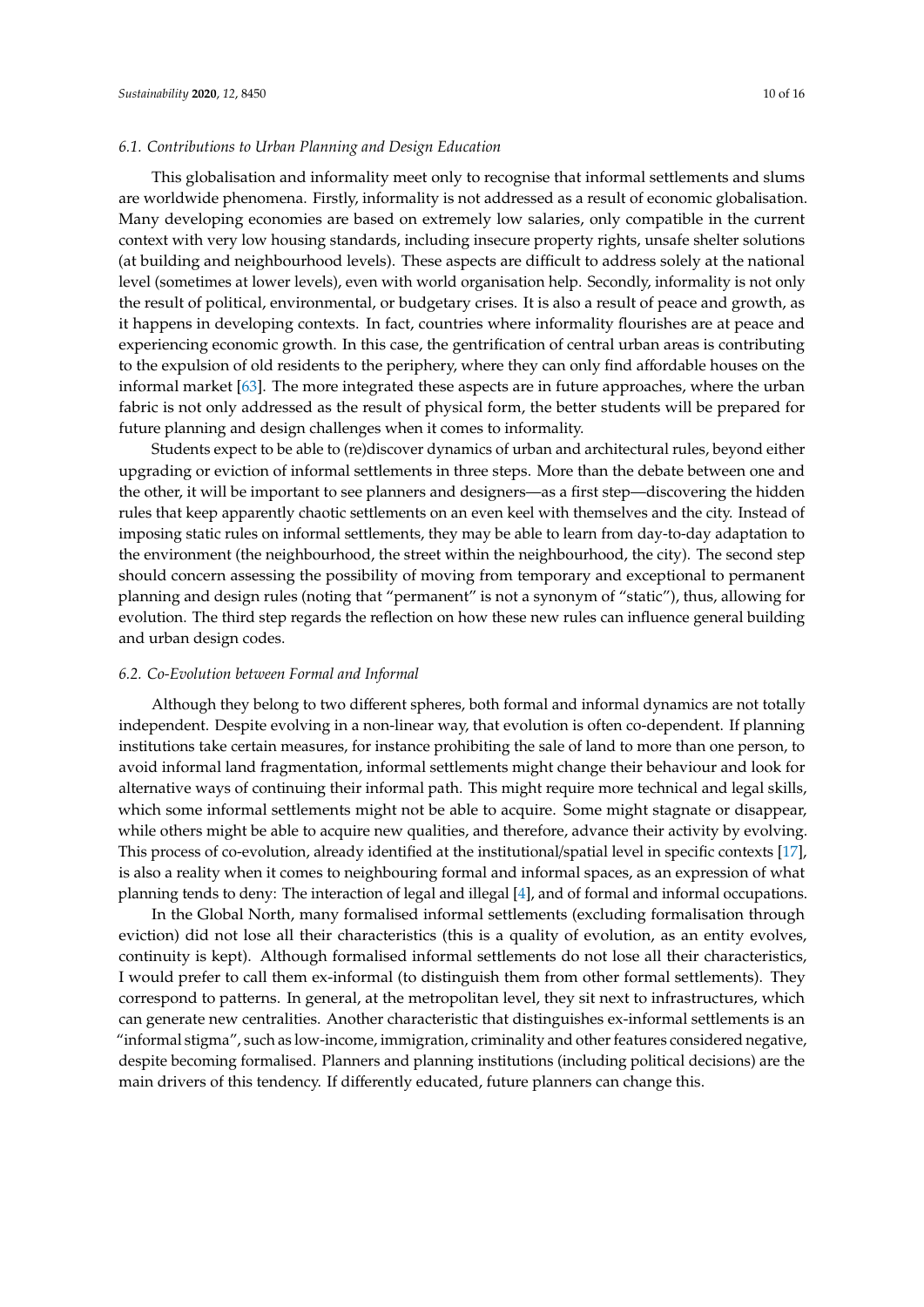# *6.3. Beyond Physical and Functional Data 6.3. Beyond Physical and Functional Data*

In this context, are statistical demographics useful? Who are residents in informal areas? Who has arrived and who has left? Below the umbrella of one stable number are multiple variations at different paces: Hourly, daily, yearly.

One can discuss the combination of stable and dynamic elements towards balance at different One can discuss the combination of stable and dynamic elements towards balance at different scales. At the city of Bandung level, the ITB campus is the stable mark of a hundred-year-old academic scales. At the city of Bandung level, the ITB campus is the stable mark of a hundred-year-old institution, one of the most prestigious in Indonesia, special when compared with the surrounding formal and informal settlements in constant change over recent decades. While the campus keeps its identity, some students live in the nearby kampong, while others use the kampong as a case study for their learning processes at the infrastructure level, for instance  $[64]$ .

The same applies to other levels. While the kampong is one of the most dynamic elements of The same applies to other levels. While the kampong is one of the most dynamic elements of the the urban system, when considering the kampong as a sub-system itself, a balance exists between urban system, when considering the kampong as a sub-system itself, a balance exists between the the most stable and the most dynamic elements (Figure 1[\).](#page-10-0) Among the most stable elements is topography (where all the urban fabric stands), religious and civic buildings, while the most dynamic topography (where all the urban fabric stands), religious and civic buildings, while the most dynamic include private businesses in pre-existing buildings (which change at a fast pace) and street vendors. include private businesses in pre-existing buildings (which change at a fast pace) and street vendors. When it comes to specific elements of the urban grid, such as alleyways, differences can still be When it comes to specific elements of the urban grid, such as alleyways, differences can still be perceived, from residential to business-oriented spaces. New features appear, such as recent works perceived, from residential to business-oriented spaces. New features appear, such as recent works to implement a sewage network (an element of stability in the middle of informality), a clear sign of to implement a sewage network (an element of stability in the middle of informality), a clear sign of informal/formal interaction. informal/formal interaction.

<span id="page-10-0"></span>

|                        | City                 | Kampong                | Intra kampong                                       |  |
|------------------------|----------------------|------------------------|-----------------------------------------------------|--|
| <b>ITB</b><br>+ stable |                      | Religious institutions | Topography                                          |  |
|                        |                      | Political institutions | Infrastructures                                     |  |
|                        |                      |                        | Residential<br>spaces<br>(alleyways, intersections) |  |
|                        | Interfaces           |                        |                                                     |  |
|                        | Informal settlements |                        | Business oriented spaces                            |  |
|                        |                      |                        | (alleyways, intersections)                          |  |
|                        | <b>Users</b>         | Private businesses     | Alleyways                                           |  |
| dynamic                | Formal settlements   |                        |                                                     |  |
|                        | <b>Broader</b>       |                        | Narrower                                            |  |

**Figure 1.** How to move on from a complexity perspective: A balance between stability versus scale, instead of formal versus informal—a rationale for planning and design education. ITB, Institut instead of formal versus informal—a rationale for planning and design education. ITB, Institut Teknologi Bandung. Teknologi Bandung. Figure 1. How to move on from a complexity perspective: A balance between stability versus scale,

#### *6.4. Traditional Urban Planning and Design Ways of Integrating Informality: Adaptation as the Last Choice*

*6.4. Traditional Urban Planning and Design Ways of Integrating Informality: Adaptation as the Last Choice* and Global North, to be applied to realities to which they were not necessarily well matched. In general, one of the tendencies involved applying models too literally, intending to create spaces that fitted into pre-established rules, instead of adapting rules to fit spaces. This worsened the mismatch between planning and actions and informal urbanisation patterns. In fact, by not making adaptability part of planning and design, planning practice reduced the sustainability of solutions for informality, aggravating spatial and social segregation.<br>
aggravating spatial and social segregation. Urban planning and design have been founded on standardised rules serving the Global South

In the case of Portugal, only in very exceptional circumstances were institutions malleable enough to implement adaptive solution regarding the integration of informality. However, although exceptional, those circumstances generated a shift in the relationship between formal and informal urban systems. That shift consisted of learning from interacting with each other, leading to self-organisation and co-evolutionary processes, making formality and informality converge into a single urban system. This learning process has contributed to more responsive planning systems, demonstrating that it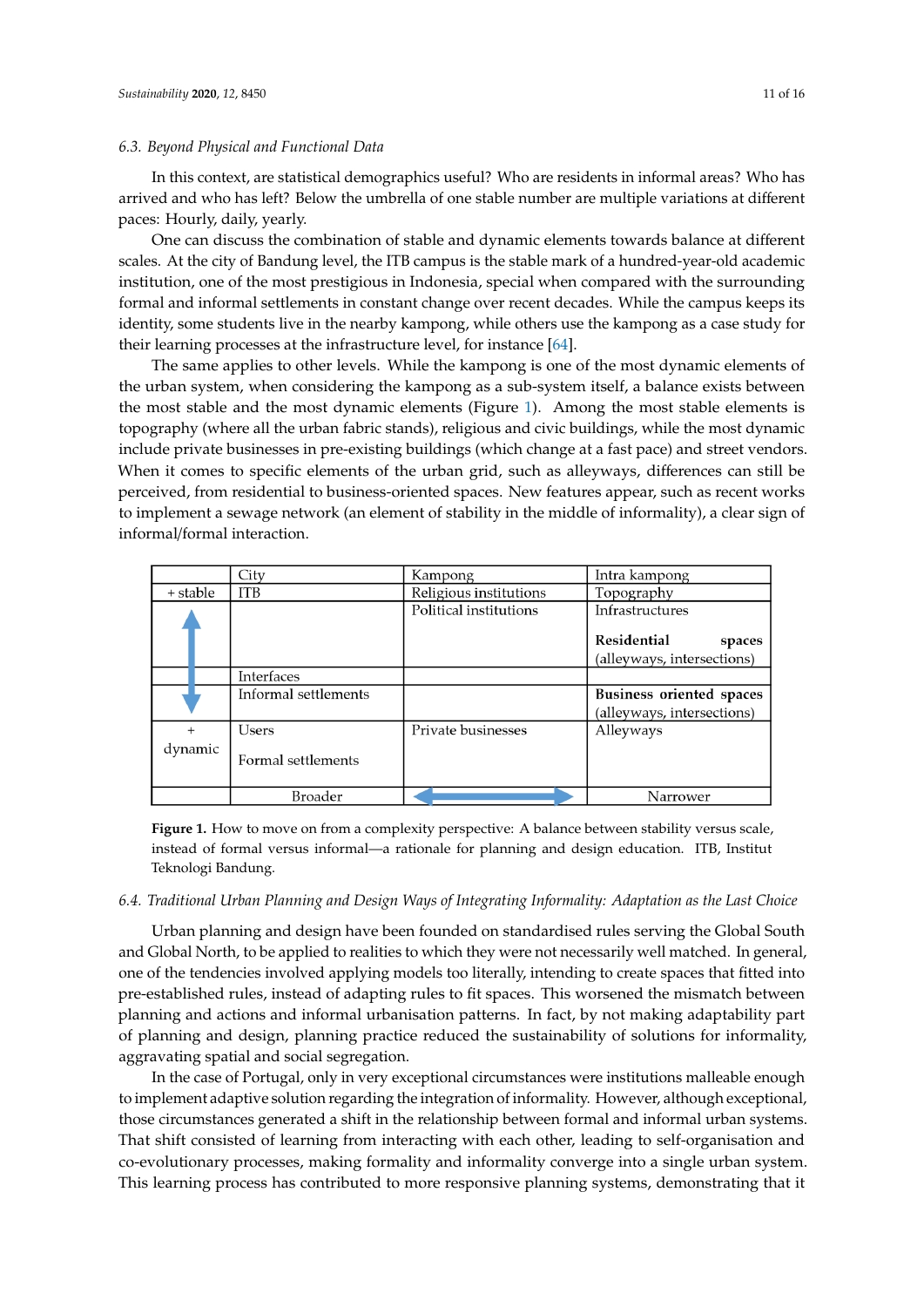is possible to formalise the informal without eviction. Informality can be a source of problems, as well as help create responsive options for the general planning system, by easing long bureaucratic procedures, for instance.

If the complex perspective were not enough to question the dichotomy between informality and formality, a recent factor has appeared. While informal settlements were formalised, it became clear that the way they evolved went beyond their legal status. A third pattern has appeared—ex-informal, which affects the traditional formal/informal dichotomy. Ex-informality is characterised by informal stigmatisation, despite recently acquired formal status, which can be critical for planning design (opportunity for regeneration beyond legal procedures).

Urban design intersects and tries to give answers to these questions, such as inclusiveness, helping to solve what neither planning nor architecture is capable of. In the early 1960s, informality was not part of urban design programmes. While the abandonment of city centres [\[65\]](#page-15-1), new urban settlements' illegibility [\[66\]](#page-15-2) and segregation caused by zoning [\[67\]](#page-15-3) were subject to debate and criticism of the modern city, informal settlements were an abnormality, which necessarily involved eviction. The eviction was not a matter for discussion (that was more to do with how the eviction took place). By the early 1960s, research and teaching on urban design informal settlements was not part of planning and design education agendas.

Nowadays, when technology and communication induce growth, changes are rapid, difficult to follow, and even harder to predict. Their impact reflects on the setting of territorial development. A consequence of rapid change has been governments' inability to supply formal housing solutions. Academia trained generations of planners and designers to deal with contexts of centralised planning responses to contexts of (apparently) greater certainty, usually dealing with new realities as "business as usual".

While this happens, according to United Nations records, informal self-arrangements, structured at different degrees guarantee-housing supply to one billion people in the world. This is a fast-growing phenomenon in the Global South, but not completely new. In the last century, developed countries experienced similar situations of having to deal with this emergence of informality.

#### **7. Conclusions**

The aim of this paper has been to explore new possibilities for planning education, bearing in mind the need to prepare future planners for new global challenges, which includes the impact of informality on the urban world and the sustainability of the planet. The UN's Sustainable Development Goals set a new agenda for the coming years. While business as usual risks increasing spatial segregation, this paper aims to inspire new planning paradigms and a new planning agenda to help students face this and other challenges, as future practitioners or academics.

Considering that peripheral problems tend to have more creative and less institutional responses, informality has been used in this paper to propose a new planning approach, in order to avoid eviction (most common in the Global South), as well as planning games that just legitimise the formalisation of informal settlements (such as recurrent amnesties, which are very popular in the Global North). The lessons from revisiting the development of Lebak Siliwangi, near the Institut of Teknologi of Bandung, were crucial to this reflection. In addition, awareness of the consequences of 30 years of formalisation of informal settlements in Global North regions was beneficial to this research. Although different contexts inspire different approaches, a common feature emerges. No matter how radical the solution adopted to formalise informal settlements, the segregation between formal planning actions and emergent ex-informal settlements prevails. Even in the most successful cases, planning scales tend to differ in their approach (and the closer they are to the "object", the more they tend to deny it).

Viewing the city as a system helps direct attention away from objects (the focus of modernist planning and design) to relationships between elements of the system. Moreover, recognising the complexity of the system helps move the planning focus away from the settlements' legal or illegal status to the role they play in the balance between stable and dynamic elements within each urban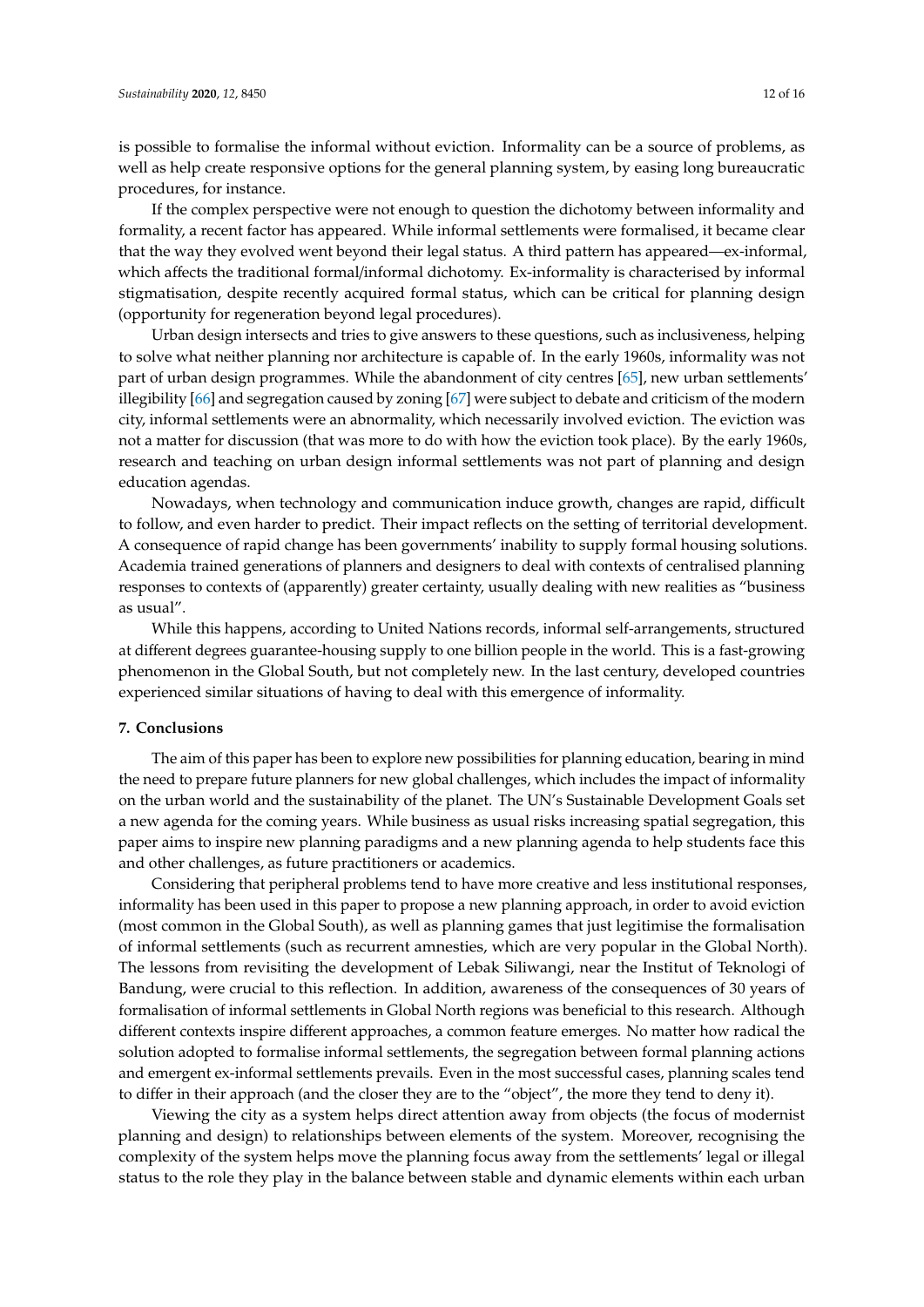system. This new and less explored approach can lead to rethinking urban rules, not only when dealing with informal settlements, but also when responding to the need to improve planning rules to deal with spatial segregation in urban contexts in general.

To do so, this paper has addressed informality from a complexity perspective. Attempts to change the mindset are as important for planning in the present as in the past, with the introduction of the concept of mixed-use-mixed-hierarchy in the urban discourse, influencing it in an unprecedented way. This path has led to the introduction of new concepts in planning and design, such as the one of mixed-use, but has not had a strong influence on how planning rules kept being designed—focused on objects.

The results show that when confronted with a more diverse set of aspects regarding the urban fabric, rather than form over the background, students develop a better understanding of complexity. Dealing with informality exposes students to more challenging contexts [\[52\]](#page-14-12). As future practitioners, this is a step forward to the evolution of planning institutions, in the sense that planning institutions not only have to deal with informality, they also can learn from informality, through co-evolutionary processes.

In general, these changes are connected to the need to refresh a set of concepts that are often misleading for future planning and design professionals. Part of the effort to prepare students for global challenges involves the reinterpretation of these concepts. A key piece of planning systems is the whole of planning institutions. Ideas discussed in this paper underline the fact that planning institutions are not just monolithic bodies within public administration. They are heterogeneous, be it about their mission—regulatory or executive—or about their territorial scope. If public administration students are quite often aware of this institutional characteristic, the same hardly applies to planning and design students. Using a simplistic interpretation, this is a weakness of planning institutions, as it can reveal different ways of addressing planning and design problems. However, from a complex perspective, this is a quality, since it shows the malleability that allows either temporary or permanent adaptation.

**Funding:** This research received no external funding.

**Conflicts of Interest:** The author declares no conflict of interest.

## **References**

- <span id="page-12-0"></span>1. Nel, D.; Du Plessis, C.; Landman, K. Planning for dynamic cities: Introducing a framework to understand urban change from a complex adaptive systems approach. *Int. Plan. Stud.* **2018**, *23*, 250–263. [\[CrossRef\]](http://dx.doi.org/10.1080/13563475.2018.1439370)
- <span id="page-12-1"></span>2. Rauws, W. Embracing Uncertainty without Abandoning Planning. *disP Plan. Rev.* **2017**, *53*, 32–45. [\[CrossRef\]](http://dx.doi.org/10.1080/02513625.2017.1316539)
- <span id="page-12-2"></span>3. Baumgart, S.; Kreibich, V. Informal Urbanization—Historical and Geographical Perspectives. *disP Plan. Rev.* **2011**, *47*, 12–23. [\[CrossRef\]](http://dx.doi.org/10.1080/02513625.2011.10654015)
- <span id="page-12-3"></span>4. Silva, P. *Infrastructures and Urban Development: Discontinuities, Design and Planning*; UniBo Press: Bologna, Italy, 2014.
- <span id="page-12-4"></span>5. Tumini, I.; Poletti, A. Natural disaster and informality (re)production in Chile. *City Cult. Soc.* **2019**, *19*, 100312. [\[CrossRef\]](http://dx.doi.org/10.1016/j.ccs.2019.100312)
- <span id="page-12-5"></span>6. Carmon, N. Three generations of urban renewal policies: Analysis and policy implications. *Geoforum* **1999**, *30*, 145–158. [\[CrossRef\]](http://dx.doi.org/10.1016/S0016-7185(99)00012-3)
- <span id="page-12-6"></span>7. Roy, D.; Lees, M. Understanding resilience in slums using an agent-based model, Computers. *Environ. Urban Syst.* **2020**, *80*, 101458. [\[CrossRef\]](http://dx.doi.org/10.1016/j.compenvurbsys.2019.101458)
- <span id="page-12-7"></span>8. Fernandes, E. General considerations on the public policy of regularization of informal settlements in Latin America. *Eure* **2008**, *34*, 25–38.
- <span id="page-12-8"></span>9. Alexander, C. *A City Is Not a Tree: 50th Anniversary Edition*; Sustasis Press and Center for Environmental Structure: Portland, OR, USA, 2015.
- <span id="page-12-9"></span>10. Dawes, M.J.; Ostwald, M.J. Christopher Alexander's A Pattern Language: Analysing, mapping and classifying the critical response. *City Territ. Archit.* **2017**, *4*, 17. [\[CrossRef\]](http://dx.doi.org/10.1186/s40410-017-0073-1)
- <span id="page-12-10"></span>11. Park, Y.; Newman, G.D. A framework for place-making using Alexander's patterns. *City Territ. Archit.* **2017**, *4*, 17. [\[CrossRef\]](http://dx.doi.org/10.1057/s41289-017-0040-1)
- <span id="page-12-11"></span>12. Marshall, S. *City Design and Evolution*; Routledge: London, UK; New York, NY, USA, 2009.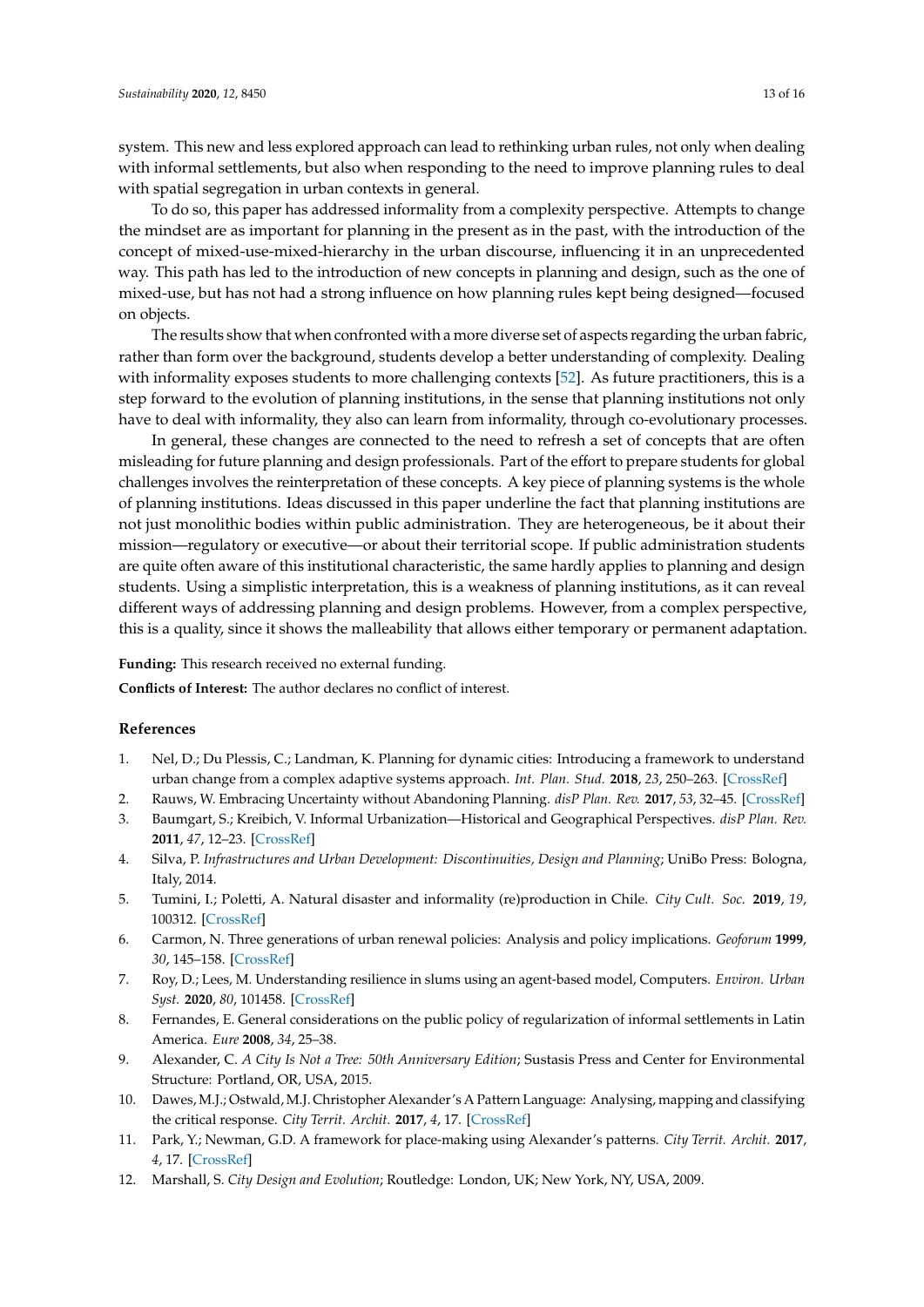- <span id="page-13-0"></span>13. Batty, M. *Cities and Complexity, Understanding Cities with Cellular Automata, Agent-Based Models, and Fractals*; MIT Press: Cambridge, UK, 2007.
- <span id="page-13-1"></span>14. De Roo, G.; Rauws, W.S. Positioning Planning in the World of Order, Chaos and Complexity: On Perspectives, Behaviour and Interventions in a Non-linear Environment. In *Complexity Theories of Cities Have Come of Age*; Portugali, J., Meyer, H., Eds.; Springer: Berlin/Heidelberg, Germany, 2012.
- <span id="page-13-2"></span>15. Heylighen, F. Complexity and Self-Organization. In *Encyclopedia of Library and Information Sciences*; Bates, M., Maack, M., Eds.; Taylor & Francis: Abingdon, UK, 2008.
- <span id="page-13-3"></span>16. Davy, B. Polyrational property: Rules for the many uses of land. *Int. J. Commons* **2014**, *8*, 472. [\[CrossRef\]](http://dx.doi.org/10.18352/ijc.455)
- <span id="page-13-4"></span>17. Silva, P.; Farrall, H. Lessons from informal settlements: A 'peripheral' problem with self-organising solutions. *Town Plan. Rev.* **2016**, *87*, 297–319. [\[CrossRef\]](http://dx.doi.org/10.3828/tpr.2016.21)
- <span id="page-13-5"></span>18. Dovey, K.; Cook, B.; Achmadi, A. Contested riverscapes in Jakarta: Flooding, forced eviction and urban image. *Space Polity* **2019**, *23*, 265–282. [\[CrossRef\]](http://dx.doi.org/10.1080/13562576.2019.1667764)
- <span id="page-13-6"></span>19. Odendaal, N.; Watson, V. *Partnerships in Planning Education: The Association of African Planning Schools (AAPS)*; The Urban Book Series; Springer: Cham, The Netherlands, 2018.
- <span id="page-13-7"></span>20. Siame, G. The value and dynamics of community-based studio projects in planning education in the Global South. *Berkeley Plan. J.* **2016**, *28*, 40–67. [\[CrossRef\]](http://dx.doi.org/10.5070/BP328133858)
- <span id="page-13-8"></span>21. Jones, P. *Unpacking Informal Urbanism: Urban Planning and Design Education in Practice*; ITB University Press: Bandung, Indonesia, 2016.
- <span id="page-13-9"></span>22. World Bank. *Indonesia—National Slum Upgrading Project (English)*; World Bank Group: Washington, DC, USA, 2016.
- <span id="page-13-10"></span>23. Cardoso, R. Desenraizar o ordenamento: Território, Planeamento e Urbanismo na pós-colonialidade portuguesa. *Territ. Planeam. Urban.* **2018**, *1*, 30–61.
- <span id="page-13-11"></span>24. Alterman, R. From a Minor to a Major Profession: Can Planning and Planning Theory Meet the Challenges of Globalisation? *Trans. AESOP* **2017**. [\[CrossRef\]](http://dx.doi.org/10.24306/TrAESOP.2017.01.001)
- <span id="page-13-12"></span>25. AESOP—Association of European Schools of Planning. Available online: http://[www.aesopplanning.eu](http://www.aesopplanning.eu/)/ (accessed on 4 October 2019).
- <span id="page-13-13"></span>26. ACSP—Association of Collegiate Schools of Planning. Available online: https://[www.acsp.org](https://www.acsp.org/)/ (accessed on 4 October 2019).
- <span id="page-13-14"></span>27. APSA—Asian Planning Schools Association. Available online: http://[apsaweb.org](http://apsaweb.org/)/ (accessed on 4 October 2019).
- <span id="page-13-15"></span>28. AAPS—Association of African Planning Schools. Available online: https://[www.africanplanningschools.org.](https://www.africanplanningschools.org.za/) [za](https://www.africanplanningschools.org.za/)/ (accessed on 4 October 2019).
- <span id="page-13-16"></span>29. Secchi, B. Diary 11 | the Form of the City, Planum Magazine. Available online: http://[www.planum.net](http://www.planum.net/diary-11-the-form-of-the-city-bernardo-secchi)/diary-[11-the-form-of-the-city-bernardo-secchi](http://www.planum.net/diary-11-the-form-of-the-city-bernardo-secchi) (accessed on 16 September 2019).
- <span id="page-13-17"></span>30. Van Welie, M.; Truffer, B.; Gebauer, H. Innovation challenges of utilities in informal settlements: Combining a capabilities and regime perspective. *Environ. Innov. Soc. Transit.* **2019**, *33*, 84–101. [\[CrossRef\]](http://dx.doi.org/10.1016/j.eist.2019.03.006)
- <span id="page-13-18"></span>31. Kim, H.; Yoon, Y.; Mutinda, M. Secure land tenure for urban slum-dwellers: A conjoint experiment in Kenya. *Habitat Int.* **2019**, *93*, 102048. [\[CrossRef\]](http://dx.doi.org/10.1016/j.habitatint.2019.102048)
- <span id="page-13-19"></span>32. Bardhan, R.; Sunikka-Blank, M.; Haque, A.N. Sentiment analysis as tool for gender mainstreaming in slum rehabilitation housing management in Mumbai, India. *Habitat Int.* **2019**, *92*, 102040. [\[CrossRef\]](http://dx.doi.org/10.1016/j.habitatint.2019.102040)
- <span id="page-13-20"></span>33. Carrasco, S.; Dangol, N. Citizen-government negotiation: Cases of in riverside informal settlements at flood risk. *Int. J. Disaster Risk Reduct.* **2019**, *38*, 101195. [\[CrossRef\]](http://dx.doi.org/10.1016/j.ijdrr.2019.101195)
- <span id="page-13-21"></span>34. Attia, S.; Ibrahim, A.A.A.M. Accessible and Inclusive Public Space: The Regeneration of Waterfront in Informal Areas. *Urban Res. Pract.* **2018**, *11*, 314–337. [\[CrossRef\]](http://dx.doi.org/10.1080/17535069.2017.1340509)
- <span id="page-13-22"></span>35. Sudhipongpracha, T.; Dahiya, B. City Profile: Khon Kaen, Thailand. *Environ. Urban. Asia* **2019**, *10*, 271–289. [\[CrossRef\]](http://dx.doi.org/10.1177/0975425319863931)
- <span id="page-13-23"></span>36. Jones, P. The case for inclusion of international planning studios in contemporary urban planning pedagogy. *Sustainability* **2019**, *11*, 4174. [\[CrossRef\]](http://dx.doi.org/10.3390/su11154174)
- <span id="page-13-24"></span>37. Winkler, T. At the Coalface: Community-University Engagements and Planning Education. *J. Plan. Educ. Res.* **2013**, *33*, 215–227. [\[CrossRef\]](http://dx.doi.org/10.1177/0739456X12474312)
- <span id="page-13-25"></span>38. Beavon, K.S.O. Mexico City and Colonias populares: Hints for a South African squatter policy. *S. Afr. Geogr. J.* **1989**, *71*, 142–156. [\[CrossRef\]](http://dx.doi.org/10.1080/03736245.1989.9713530)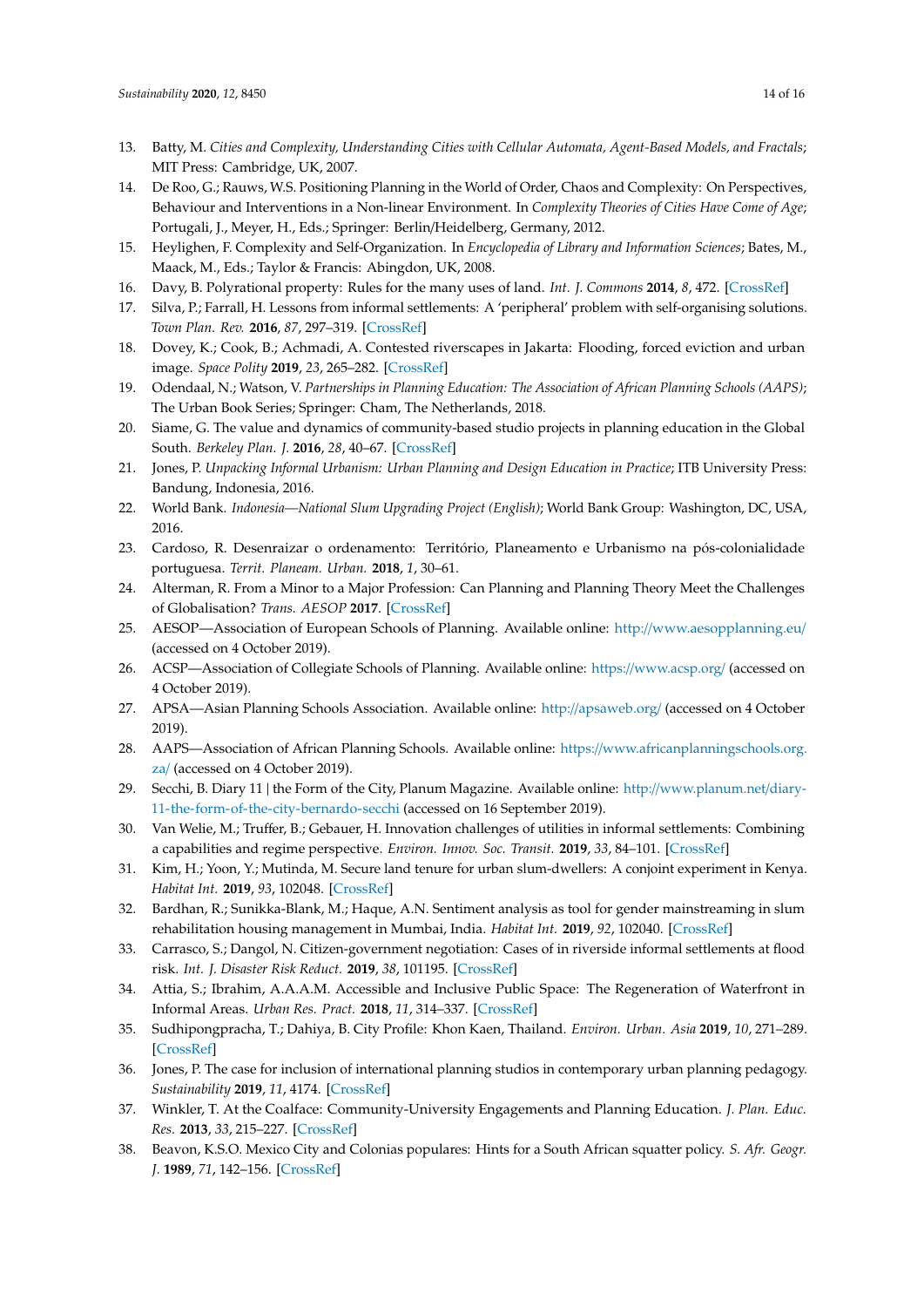- <span id="page-14-0"></span>39. Unece—United Nations Economic Commission for Europe. *Formalizing the Informal: Challenges and Opportunities of Informal Settlements in South-East Europe*; United Nations: New York, NY, USA; Geneva, Switzerland, 2015; ISBN 978-87-92853-31-8.
- <span id="page-14-1"></span>40. Unece—United Nations Economic Commission for Europe. *Self-Made Cities: In Search of Sustainable Solutions for Informal Settlements in the United Nations Economic Commission for Europe region*; United Nations: New York, NY, USA; Geneva, Switzerland, 2009; ISBN 978-92-1-117005-4.
- <span id="page-14-2"></span>41. Salingaros, N. Adaptive versus random complexity. *New Des. Ideas* **2018**, *2*, 51–61.
- <span id="page-14-3"></span>42. Fuchs, C. Co-operation and self-organization. *Triple C* **2003**, *1*, 1–52. [\[CrossRef\]](http://dx.doi.org/10.31269/triplec.v1i1.2)
- 43. Holling, C.S.; Gunderson, L.; Peterson, G. Sustainability and Panarchies. In *Panarchy: Understanding Transformations in Human and Natural Systems*; Gunderson, L., Holling, C., Eds.; Island Press: London, UK, 2002; pp. 25–62.
- <span id="page-14-4"></span>44. Prigogine, I.; Stengers, I. *Order out of Chaos: Man's New Dialogue with Nature*; Bantam Books: New York, NY, USA, 1984.
- <span id="page-14-5"></span>45. Ostrom, E. *Understanding Institutional Diversity*; Princeton University Press: Princeton, NJ, USA, 2005.
- <span id="page-14-6"></span>46. Chiodelli, F.; Moroni, S. The complex nexus between informality and the law: Reconsidering unauthorised settlements in light of the concept of nomotropism. *Geoforum* **2014**, *51*, 161–168. [\[CrossRef\]](http://dx.doi.org/10.1016/j.geoforum.2013.11.004)
- <span id="page-14-7"></span>47. Rosner-Manor, Y.; Borghini, S.; Boonstra, B.; Silva, P. Adaptation of the urban codes—A story of placemaking in Jerusalem. *Environ. Plan. B Urban Anal. City Sci.* **2019**. [\[CrossRef\]](http://dx.doi.org/10.1177/2399808319867712)
- <span id="page-14-8"></span>48. Salingaros, N.A. *Biophilia and Healing Environments*; Terrapin Bright Green LLC: New York, NY, USA, 2016.
- <span id="page-14-9"></span>49. Tvedten, I.; Candiracci, S. "Flooding our eyes with rubbish": Urban waste management in Maputo, Mozambique. *Environ. Urban.* **2018**, *30*, 631–646. [\[CrossRef\]](http://dx.doi.org/10.1177/0956247818780090)
- <span id="page-14-10"></span>50. Cherunya, P.C.; Ahlborg, H.; Truffer, B. Anchoring innovations in oscillating domestic spaces: Why sanitation service offerings fail in informal settlements. *Res. Policy* **2020**, *49*, 103841. [\[CrossRef\]](http://dx.doi.org/10.1016/j.respol.2019.103841)
- <span id="page-14-11"></span>51. Wagner, M. Evading spatial planning law—Case study of Poland. *Land Use Policy* **2016**, *57*, 396–404. [\[CrossRef\]](http://dx.doi.org/10.1016/j.landusepol.2016.06.005)
- <span id="page-14-12"></span>52. Jones, P. Formalizing the Informal: Understanding the Position of Informal Settlements and Slums in Sustainable Urbanization Policies and Strategies in Bandung, Indonesia. *Sustainability* **2017**, *9*, 1436. [\[CrossRef\]](http://dx.doi.org/10.3390/su9081436)
- <span id="page-14-13"></span>53. Calor, I.; Alterman, R. When enforcement fails: Comparative analysis of the legal and planning responses to non-compliant development in two advanced-economy countries. *Int. J. Law Built Environ.* **2017**, 9. [\[CrossRef\]](http://dx.doi.org/10.1108/IJLBE-06-2017-0021)
- <span id="page-14-14"></span>54. Silva, P.; Farrall, H. From Informal to Formal: What Can Be Learned from Reviewing 50 Years of Portuguese Models, Policies and Politics. In *Dynamics and Resilience of Informal Areas: International Perspectives*; Springer: Berlin/Heidelberg, Germany, 2016.
- <span id="page-14-15"></span>55. Parbhoo, A.; Louw, Q.A.; Grimmer-Somers, K. Burn prevention programs for children in developing countries require urgent attention: A targeted literature review. *Burns* **2010**, *36*, 164–175. [\[CrossRef\]](http://dx.doi.org/10.1016/j.burns.2009.06.215) [\[PubMed\]](http://www.ncbi.nlm.nih.gov/pubmed/19854000)
- <span id="page-14-16"></span>56. Wind, B.; Ibrahim, B. The war-time urban development of Damascus: How the geography- and political economy of warfare affects housing patterns. *Habitat Int.* **2020**, *96*, 102109. [\[CrossRef\]](http://dx.doi.org/10.1016/j.habitatint.2019.102109)
- <span id="page-14-17"></span>57. López-Morales, E.; Pineda, P.F.; Ramos, H.O. Immigrants in settlements in Chile: A mechanism of integration or the effect of exclusion? *Rev. INVI* **2018**, *33*, 159–185.
- <span id="page-14-18"></span>58. Grashoff, U. Cautious occupiers and restrained bureaucrats: Schwarzwohnen in the German Democratic Republic. Somewhat different from squatting. *Urban Stud.* **2019**, *56*, 548–560. [\[CrossRef\]](http://dx.doi.org/10.1177/0042098017734813)
- <span id="page-14-19"></span>59. Silva, P. Designing urban rules from emergent patterns: Co-evolving paths of informal and formal urban systems—The case of Portugal. *IOP Conf. Ser. Earth Environ. Sci.* **2018**, *158*, 012001. [\[CrossRef\]](http://dx.doi.org/10.1088/1755-1315/158/1/012001)
- <span id="page-14-20"></span>60. Antoni´c, B.; Djuki´c, A. The phenomenon of shrinking illegal suburbs in Serbia: Can the concept of shrinking cities be useful for their upgrading? *Habitat Int.* **2018**, *75*, 161–170. [\[CrossRef\]](http://dx.doi.org/10.1016/j.habitatint.2018.03.010)
- <span id="page-14-21"></span>61. Obermayr, C. Introduction to Indonesia. In *Sustainable City Management*; The Urban Book Series; Springer: Cham, The Netherlands, 2017.
- <span id="page-14-22"></span>62. The University of Sydney. Unit of Study Descriptions. Available online: http://[sydney.edu.au](http://sydney.edu.au/handbooks/architecture/postgraduate/coursework/urban_design_unit_of_study_descriptions.shtml)/handbooks/ architecture/postgraduate/coursework/[urban\\_design\\_unit\\_of\\_study\\_descriptions.shtml](http://sydney.edu.au/handbooks/architecture/postgraduate/coursework/urban_design_unit_of_study_descriptions.shtml) (accessed on 12 January 2020).
- <span id="page-14-23"></span>63. Buire, C. Intimate Encounters with the State in Post-War Luanda, Angola. *J. Dev. Stud.* **2018**, *54*, 1–17. [\[CrossRef\]](http://dx.doi.org/10.1080/00220388.2018.1460467)